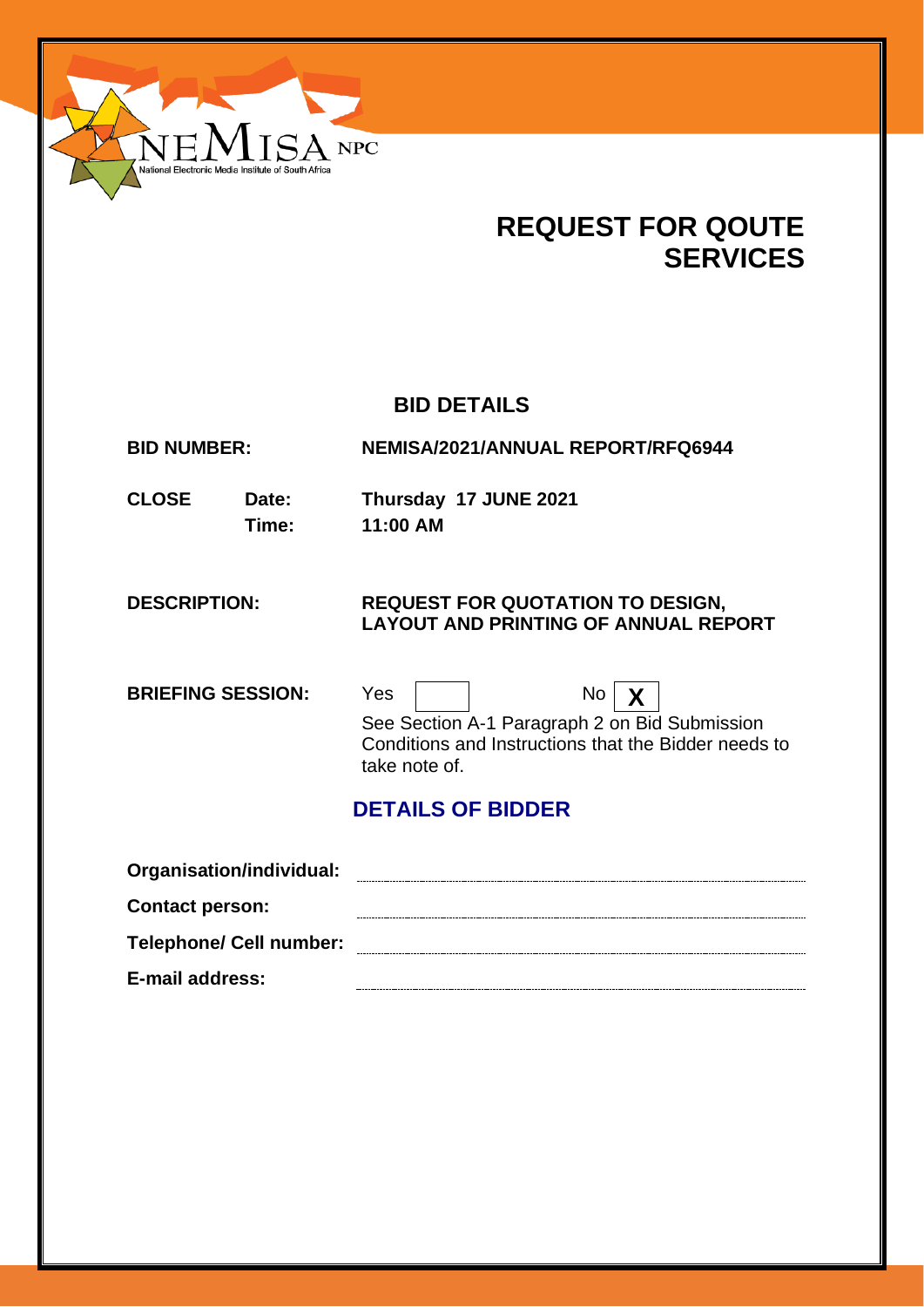# **GLOSSARY**

| Award                | Conclusion of the procurement process and final notification to the<br>effect to the successful bidder                                                                                                                         |
|----------------------|--------------------------------------------------------------------------------------------------------------------------------------------------------------------------------------------------------------------------------|
| <b>B-BBEE</b>        | Broad-based Black Economic Empowerment in terms of the<br>Broad-based Black Economic Empowerment Act, 2003 (Act No.<br>53 of 2003) and the Codes of Good Practice issued thereunder by<br>the Department of Trade and Industry |
| <b>Bid</b>           | Written offer in a prescribed or stipulated form in response to an<br>invitation by NEMISA for the provision of goods, works or services                                                                                       |
| Contractor           | Organisation with whom NEMISA will conclude a contract and<br>potential service level agreement subsequent to the final award of<br>the contract based on this Request for Bid                                                 |
| Core Team            | The core team are those members who fill the non-administrative<br>positions against which the experience will be measured.                                                                                                    |
| dti                  | Department of Trade and Industry                                                                                                                                                                                               |
| <b>EME</b>           | Exempted Micro Enterprise in terms of the Codes of Good<br>Practice                                                                                                                                                            |
| GCC                  | <b>General Conditions of Contract</b>                                                                                                                                                                                          |
| IP                   | <b>Intellectual Property</b>                                                                                                                                                                                                   |
| <b>NEMISA</b>        | National Electronic Media Institute of South Africa (SOC) Ltd                                                                                                                                                                  |
| <b>Original Bid</b>  | Original document signed in ink, or                                                                                                                                                                                            |
|                      | Copy of original document signed in ink, or                                                                                                                                                                                    |
|                      | Submitted Facsimile of original document signed in ink                                                                                                                                                                         |
| Originally certified | To comply with the principle of originally certified, a document<br>must be both stamped and signed in original ink by a<br>commissioner of oaths.                                                                             |
| <b>SCM</b>           | Supply Chain Management                                                                                                                                                                                                        |
| <b>SLA</b>           | Service Level Agreement                                                                                                                                                                                                        |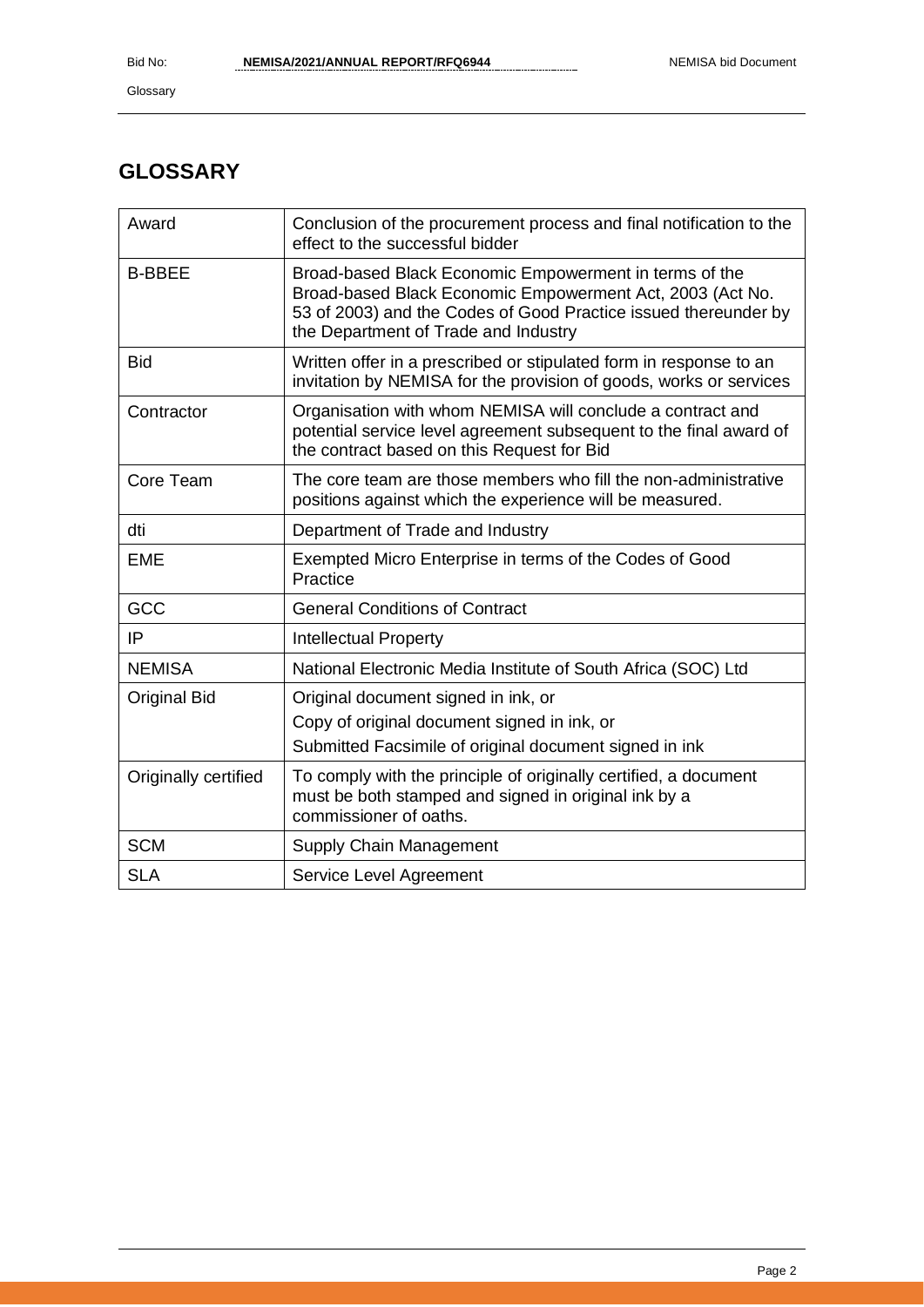# **DOCUMENTS IN THIS BID DOCUMENT PACK**

Bidders are to ensure that they have received all pages (36) of this document, which consist of the following sections:

### **SECTION A**

**Note: Documents in this section are for information to/instruction of bidders and must not be returned with bids.**

- □ Section A 1: Bid Submission Conditions and Instructions
- □ Section A 2: Terms of Reference
- **O** Section A 3: Evaluation Process/Criteria
- □ Section A 4: Contract Form (Rendering of Services) (Parts 1 & 2)/Letter of Acceptance/Formal Contract (The pro forma contract is only included for Bidders to take note of the contents of the contract that will be entered into with the successful contractor)

### **SECTION B**

### **Note: Documents in this section must be completed and returned or supplied with bids.**

- □ Section B 1: Special Conditions of Bid and Contract: Special conditions that the Bidder needs to accept
- $\Box$  Section B 2: Declaration of Interest
- $\Box$  Section B 3: Declaration of Bidder's past SCM practices
- □ Section B 4: Certificate of Independent Bid Determination
- □ Section B 5: Preference Points Claim Form in terms of the Preferential Procurement Regulations, 2011
- **T** Section B 6: Invitation to Bid
- □ Section B 7: Pricing Schedule (Professional Services)
- $\Box$  Section B 8: CV Template Guideline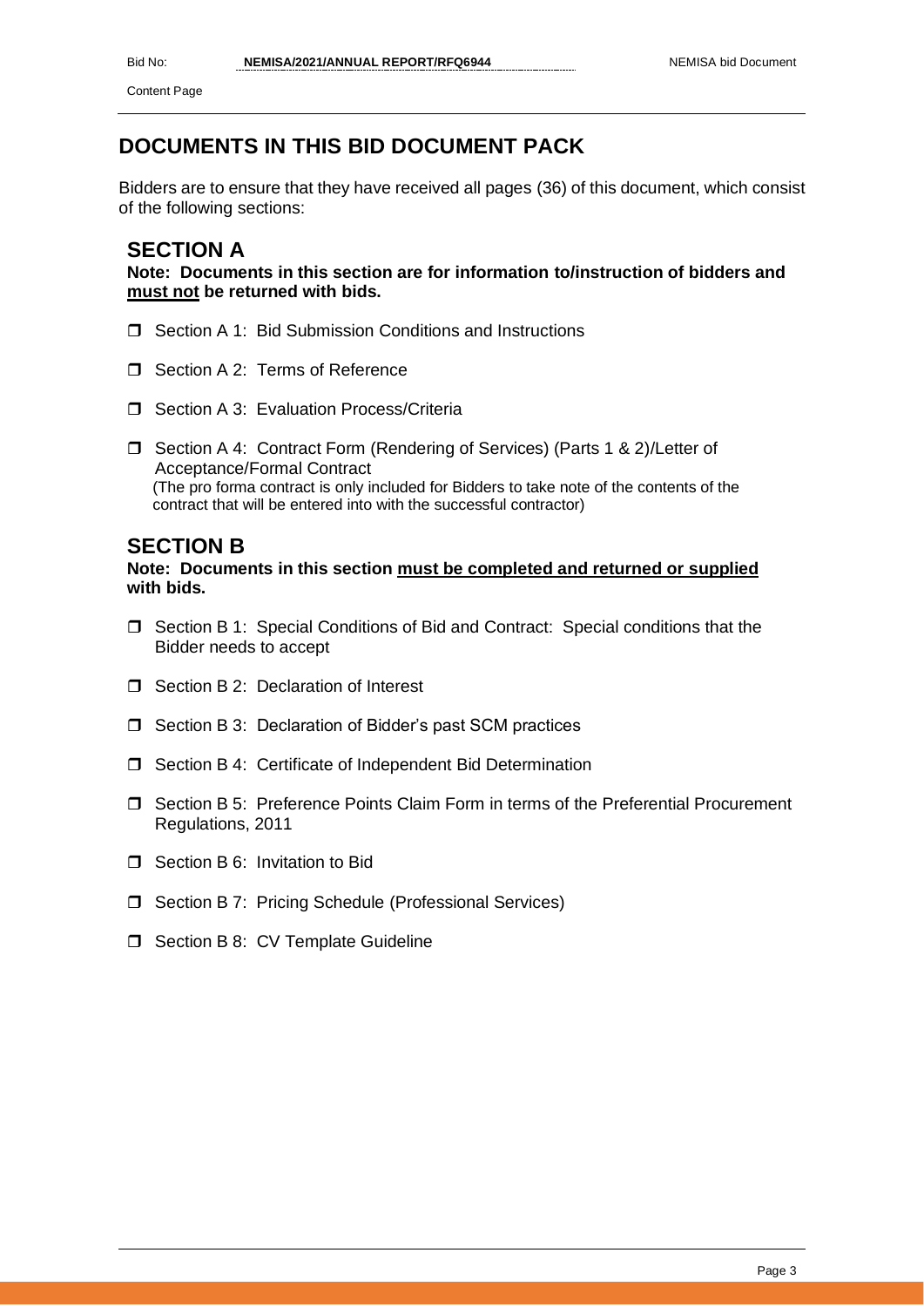Section A

# **SECTION A**

# (This section must not be returned as part of the bid document)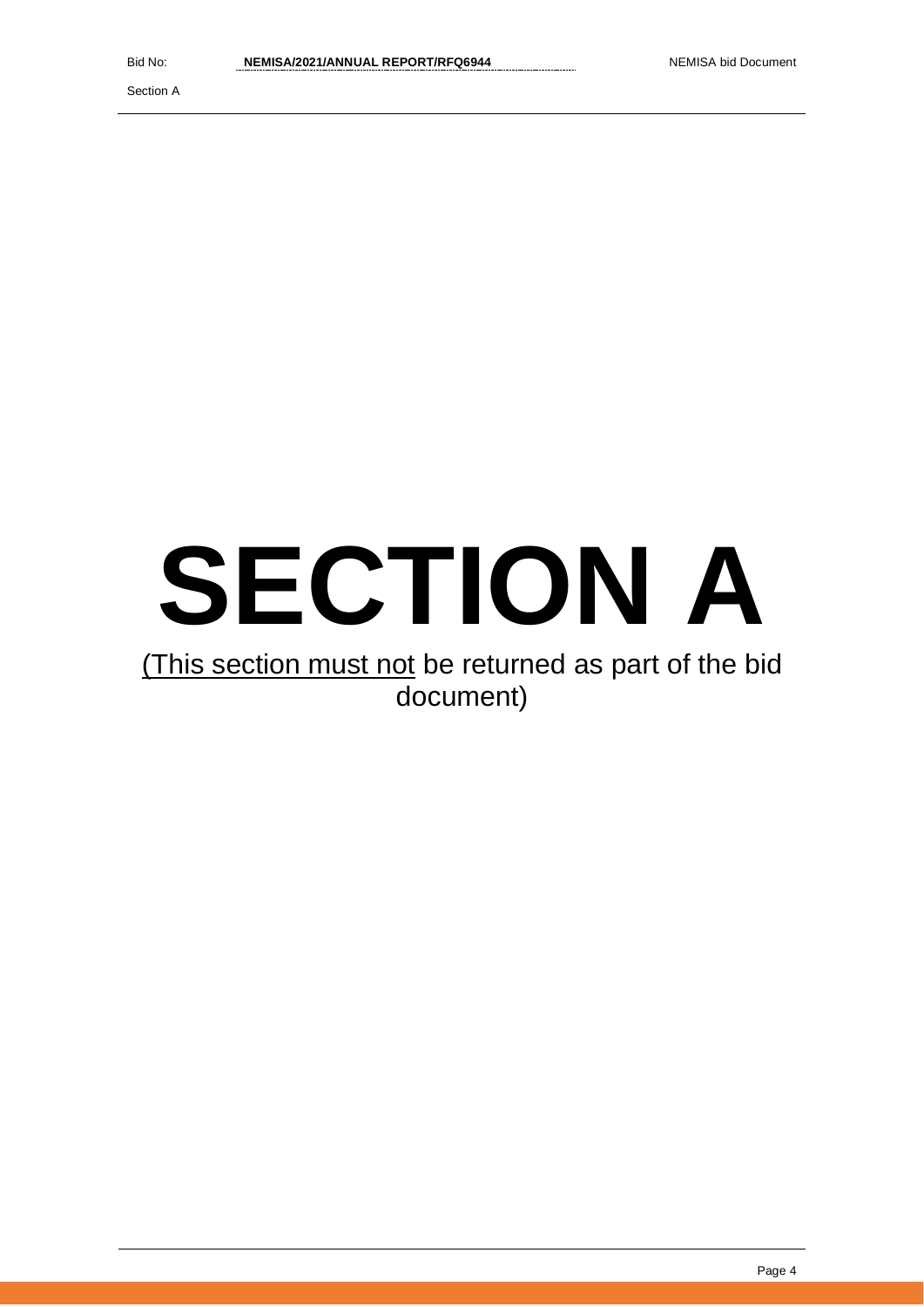# **BID SUBMISSION CONDITIONS AND INSTRUCTIONS**

### **CONDITIONS AND INSTRUCTIONS THAT BIDDERS NEED TO TAKE NOTE OF**

### **1 FRAUD AND CORRUPTION**

1.1 All providers are to take note of the implications of contravening the Prevention and Combating of Corrupt Activities Act, Act No 12 of 2004 and any other Act applicable.

### 2 **BRIEFING SESSION**

2.1 No briefing session will be held.

### **3 CLARIFICATIONS/ QUERIES**

3.1 Any clarification required by a bidder regarding the meaning or interpretation of the Terms of Reference, or any other aspect concerning the bid, is to be requested in writing (letter, facsimile or e-mail) from Henson Magumise by not later than Wednesday 09 June 2021. A reply will be forwarded within three (3) working days. Telephonic requests for clarification will not be accepted. If appropriate, the clarifying information will be made available to all Bidders by e-mail only. The bid number should be mentioned in all correspondence.

> Contact details for Henson Magumise: Telephone: 011 484 0583 E-Mail: [hensonm@nemisa.co.za](mailto:hensonm@nemisa.co.za)

### **4 SUBMITTING BIDS**

4.1 One (1) original document must be handed in/delivered to:

| AT:          | DELIVERED TO THE NEMISA | 21 Girton Road |
|--------------|-------------------------|----------------|
| Johannesburg | RECEPTION DESK SITUATED | Parktown       |

### *No faxed or e-mailed bids will be accepted*

**Bidders should ensure that bids are delivered to NEMISA before the closing date and time to the correct physical address. If the bid is late, it will not be accepted for consideration. \* Refer to Paragraph 5 below**

- $\square$  Bids can be delivered and deposited into the tender box or handed in at reception any time during office hours (08:30 to 16:30 Mondays to Fridays) before or on the closing date.
- $\Box$  All bids must be submitted on the official forms (not to be re-typed).

4.2 Bids should be submitted in a sealed envelope, marked with:

- □ Bid number (NEMISA/2021/ANNUAL REPORT/RFQ6944)
- Closing date and time (Thursday 17 JUNE 2021 @ 11:00)
- $\Box$  The name and address of the Bidder.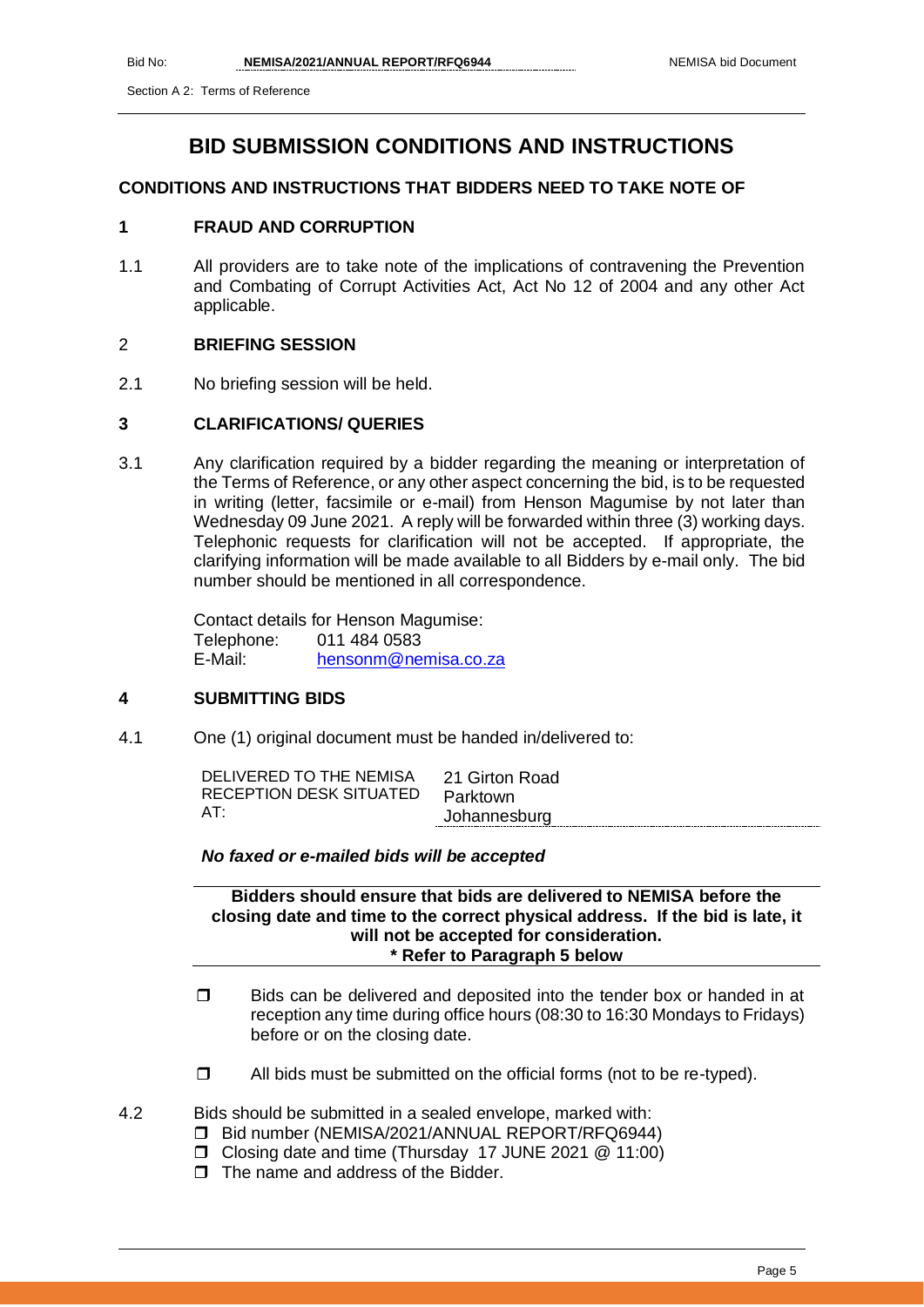4.3 Documents submitted on time by bidders shall not be returned.

### **5 LATE BIDS**

- 5.1 Bids received late shall not be considered. A bid will be considered late if it arrived even one second after 11:00 or any time thereafter. The tender (bid) box shall be closed at exactly 11:00 and bids arriving late will not be considered under any circumstances. Bids received late shall be returned unopened to the bidder. Bidders are therefore strongly advised to ensure that bids be despatched allowing enough time for any unforeseen events that may delay the delivery of the bid.
- 5.2 The official Telkom time, which can be observed by dialling 1026 from any phone, will be used to verify the exact closing time.
- 5.3 Bids sent to the NEMISA via normal post or any other mechanism shall be deemed to be received at the date and time of arrival at the NEMISA premises (tender/bid box or reception). Bids received at the physical address after the closing date and time of the bid, shall therefore be deemed to be received late.

### **6 PAYMENTS**

- 6.1 NEMISA will pay the Contractor the fees set out in the final contract according to the table of deliverables. No additional amounts will be payable by the NEMISA to the Contractor.
- 6.1.1 The Contractor shall from time to time during the duration of the contract, invoice NEMISA for the services rendered.
- 6.1.2 The invoice must be accompanied by supporting source document(s) containing detailed information, as NEMISA may reasonably require, for the purposes of establishing the specific nature, extent and quality of the services which were undertaken by the Contractor.
- 6.1.3 No payment will be made to the Contractor unless an original tax invoice complying with section 20 of the VAT Act No 89 of 1991, as amended, has been submitted to NEMISA.
- 6.1.4 Payment shall be made by bank transfer into the Contractor's back account normally 30 days after receipt of an acceptable, original, valid tax invoice. Money will only be transferred into a South African bank account. (Banking details must be submitted as soon as the bid is awarded).
- 6.2 The Contractor shall be responsible for accounting to the appropriate authorities for its income tax, VAT or other moneys required to be paid in terms of the applicable law.

### **7 GENERAL CONDITIONS OF CONTRACT**

7.1 The General Conditions of Contract must be accepted. The GCC can be downloaded from the Treasury Website. Please refer to the link below:

> [http://www.treasury.gov.za/divisions/ocpo/sc/GeneralConditions/General%20Conditions%20of%20](http://www.treasury.gov.za/divisions/ocpo/sc/GeneralConditions/General%20Conditions%20of%20Contract.pdf) [Contract.pdf](http://www.treasury.gov.za/divisions/ocpo/sc/GeneralConditions/General%20Conditions%20of%20Contract.pdf)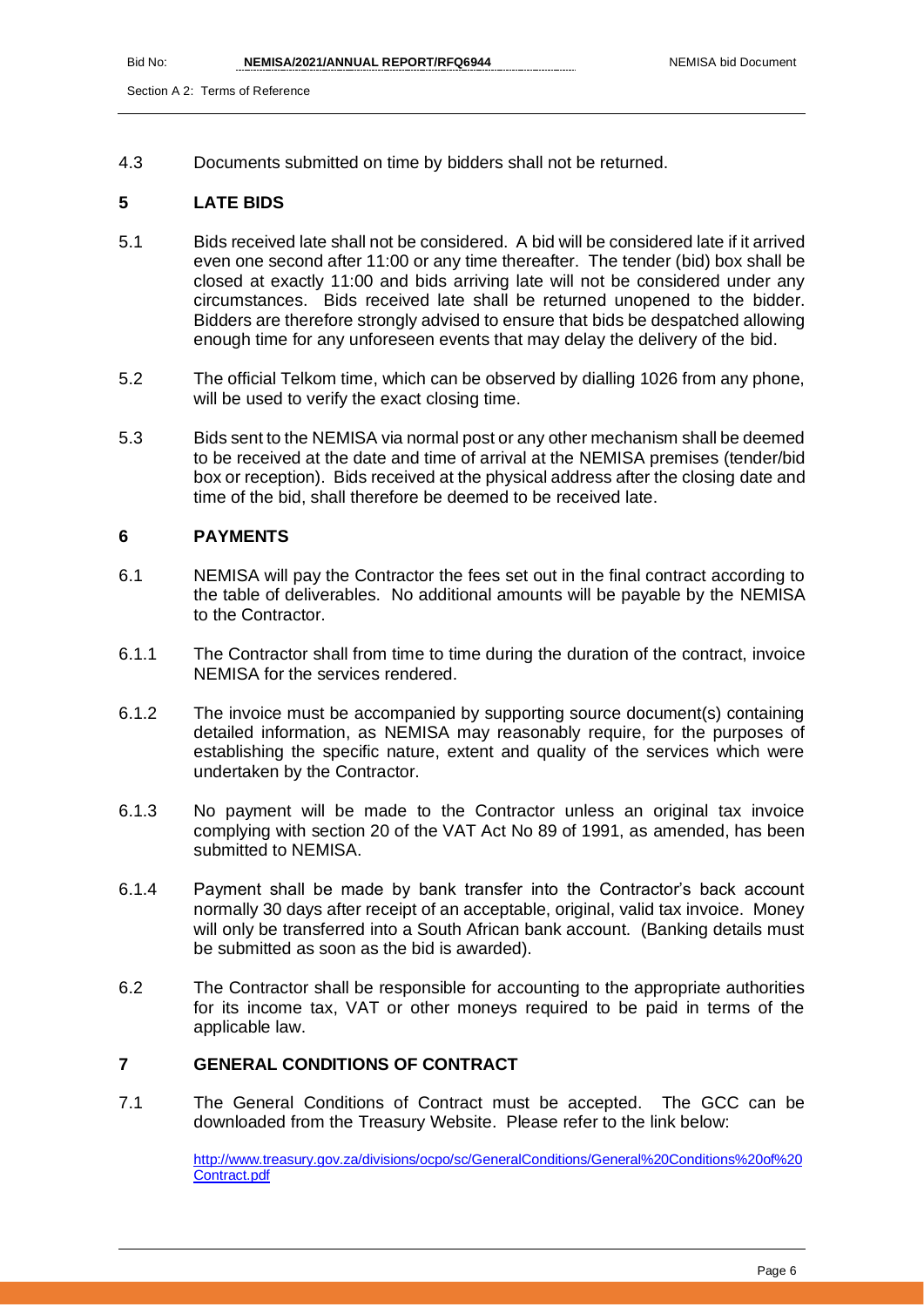Section A 2: Terms of Reference

# **TERMS OF REFERENCE (TOR)**

### 1 BACKGROUND TO THE PROJECT

NEMISA's mandate is to train previously disadvantaged individuals, particularly youth, people with disabilities and women, to equip them with necessary skills to play a significant role in the digital economy as well as the creative media industry. NEMISA is now being transformed to become a **Digital Skills Institute** and its mandate has been extended to promote and guide the development, training, learning, research and delivery of digital skills

### **Required**

NEMISA requires a reputable service provider to design and project manage the production of an Annual Report from concept design to printing and distribution to the various recipients. Quotations must comply with the "Quote Requirements" for each section of the specifications: All prices quoted must be VAT inclusive if VAT registered. The printing aspect of the project is dependent on government/parliamentary requirements considering that soft copies may be acceptable.

### **Concept Design and Layout**

Determination of the concept (look and feel) will be derived from engagements between NEMISA and the appointed service provider. At least three design and layout concepts must be presented to NEMISA to choose from.

The concept design will include discussions on paper thickness, size, format, font, finish and photography, graphs, tables and text.

Provide a theme centred around Fourth Industrial Revolution.

### **Type setting, Layout, Copy Editing and Printing**

- This process must **include professional proofreading**
- $\Box$  Interim proofs to be submitted electronically
- Quantity: 60 Copies for printing should it be a requirement of government/parliament
- 4 cover pages 200g
- **D** Paper quality: Gloss
- 116 Internal pages, 120g
- $\Box$  Full colour throughout
- **Perfect bound**
- **n** Portrait book
- $\Box$  Two hard copy versions of final proof in colour to be signed off by EXCO before printing

### **Photography**

- $\Box$  NEMISA will supply photos of staff and Board members
- $\Box$  Other stock pictures will have to be supplied by the service provider
- $\Box$  Service provider to get both hardcopy and online ISBN numbers

### **Timelines**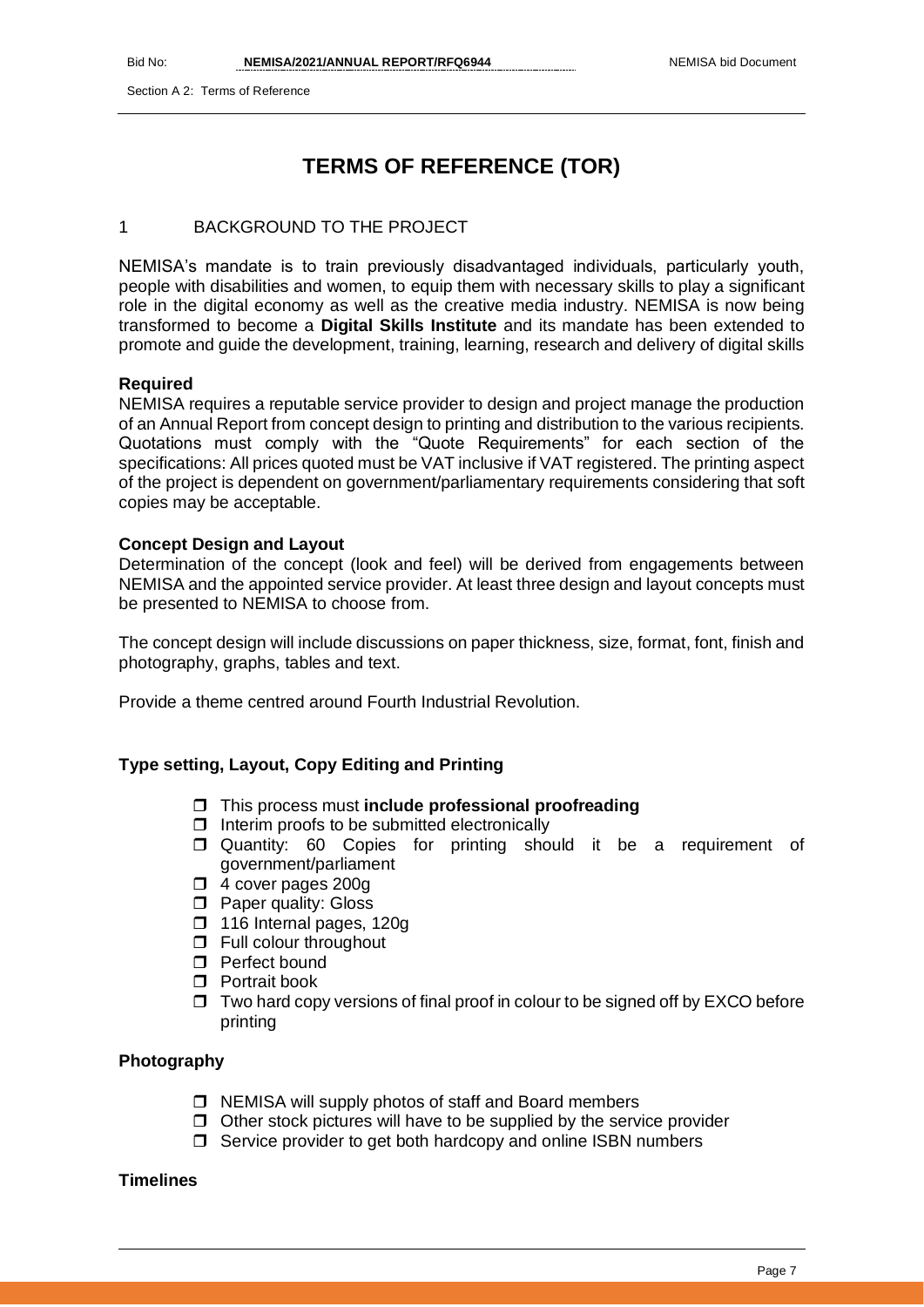Final printed Annual Report: **15 September 2021** 

### **Delivery copies**

- □ Hard copies and USB to be delivered to NEMISA Head Office at the address below:
	- **NEMISA** 21 Girton Road Parktown Johannesburg 2193
- Electronic version of, Annual Report on a USB (PDF and Word Version)
- $\Box$  An online copy of the annual report

### **Production of hard copies is subject to directives from Government/Parliament**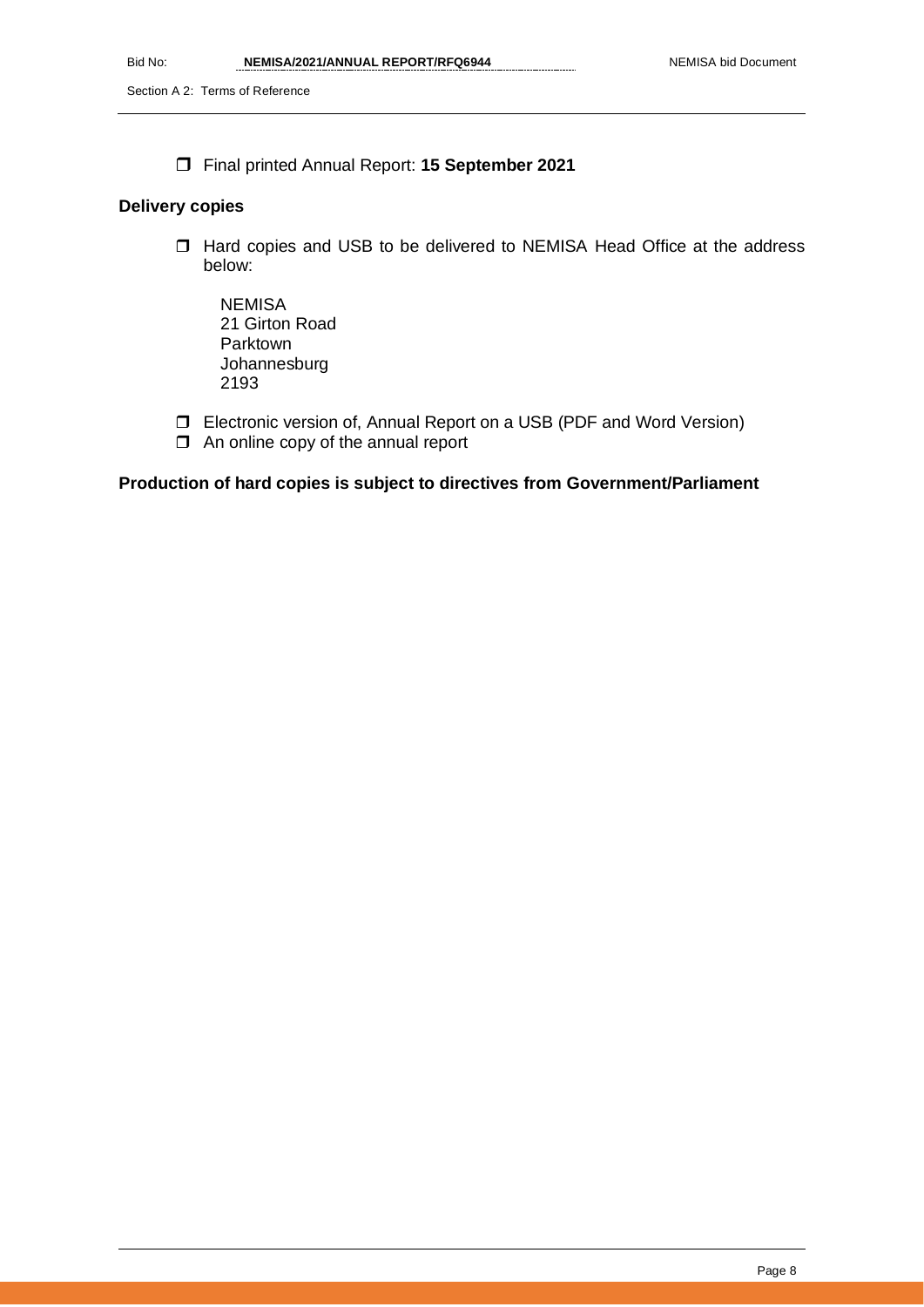### **ALL BIDDERS MUST TAKE NOTE OF THE EVALUATION PROCESS THAT WILL BE FOLLOWED**

## **1 EVALUATION PROCESS**

### **1.1 COMPLIANCE WITH MINIMUM REQUIREMENTS**

1.1.1 All bids duly lodged as specified in the Request for Bid will be examined to determine compliance with bid requirements and conditions. Bids with obvious deviations from the requirements/conditions will be eliminated from further consideration.

> Failure to comply with or submit any one of the following items, will render a bid nonresponsive and will not be evaluated further.

|                  |                                                     | <b>Compliant?</b> |           |
|------------------|-----------------------------------------------------|-------------------|-----------|
| <b>Reference</b> | <b>Description</b>                                  | YES               | <b>NO</b> |
| Part 1           | Signed Special Conditions of Bid and Contract       |                   |           |
| Part 2           | <b>Tax Compliance Requirements</b>                  |                   |           |
| Part 3           | Completed and signed Declaration of Interest        |                   |           |
| Part 4           | Completed and signed Declaration of Bidder's past   |                   |           |
|                  | Supply Chain Management practices                   |                   |           |
| Part 5           | Completed and signed Certificate of Independent Bid |                   |           |
|                  | Determination                                       |                   |           |
| Part 7           | Completed and signed Invitation to Bid              |                   |           |
| Part 8           | Completed Pricing Schedule in the prescribed format |                   |           |
| Part 12          | Proof of registration on the CSD                    |                   |           |

### **1.2 DETERMINATION OF SCORE FOR FUNCTIONALITY**

1.2.1 The evaluation criteria and weights for functionality as indicated in the table in below, will apply.

| <b>FUNCTIONAL CRITERIA</b>                                                                                                                        | <b>MAXIMUM TO</b><br><b>BE AWARDED</b> |  |
|---------------------------------------------------------------------------------------------------------------------------------------------------|----------------------------------------|--|
| <b>Technical Approach</b><br>$\Box$                                                                                                               |                                        |  |
| Methodology on how the expected deliverable will be achieved                                                                                      |                                        |  |
| Pre-production, production stage and postproduction processes and<br>$\circ$<br>tools are outlined and within the specified timelines (25 points) |                                        |  |
| Two of the production stages, tools and processes specified (20)<br>$\circ$<br>points)                                                            | 25                                     |  |
| Technical approach has one production stage only<br>$\circ$<br>$(15$ points)<br>$\circ$                                                           |                                        |  |
| Technical approach has some information missing and not leading a<br>$\circ$<br>at least one full production stage (10 points)                    |                                        |  |
| No technical approach (0 points)<br>$\circ$                                                                                                       |                                        |  |
| $\Box$<br><b>Human Resources/ Past Experience</b>                                                                                                 |                                        |  |
| Dedicated Project Manager/Designer who will ensure that all                                                                                       |                                        |  |
| draft changes are tracked and effected with a version of<br>25                                                                                    |                                        |  |
| mock-up copy printed until sign-off of the final report.                                                                                          |                                        |  |
| 10 years and more (25 points)<br>$\circ$                                                                                                          |                                        |  |
| 7 to 9 years (20 points)<br>$\circ$                                                                                                               |                                        |  |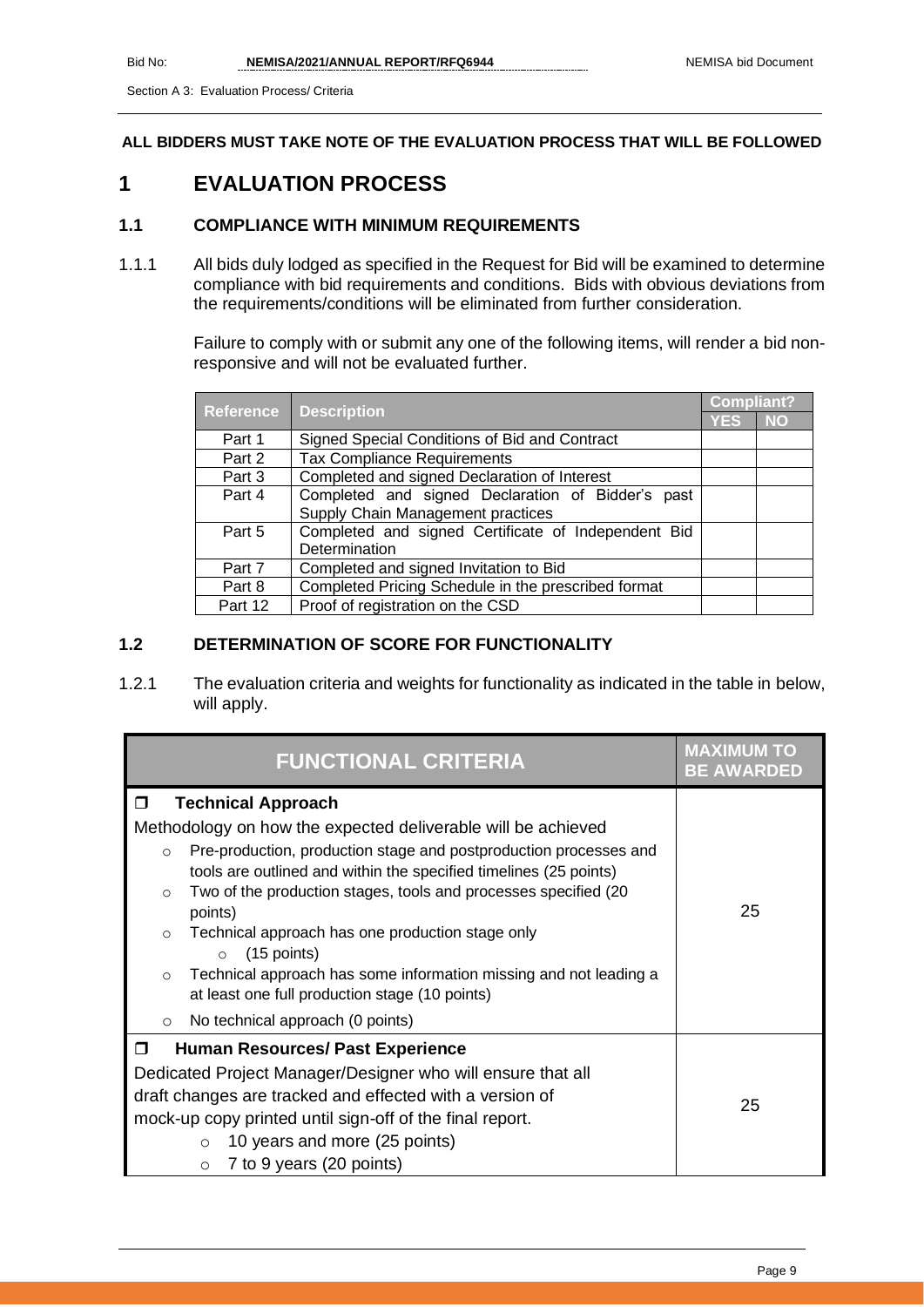Section A 3: Evaluation Process/ Criteria

| <b>FUNCTIONAL CRITERIA</b>                                               | <b>MAXIMUM TO</b><br><b>BE AWARDED</b> |
|--------------------------------------------------------------------------|----------------------------------------|
| 5 to 6 years (15 points)<br>$\circ$                                      |                                        |
| 3 to 4 year (10 points)<br>$\circ$                                       |                                        |
| 1 to 2 years (5 points)<br>$\circ$                                       |                                        |
| Below 1 year (0 points)<br>$\circ$                                       |                                        |
| <b>Samples of Previous work performed</b><br>$\Box$                      |                                        |
| Supplier to provide at least 5 samples of work already done:             |                                        |
| 5 and more samples (30 points)<br>$\circ$                                |                                        |
| 4 samples (25 points)<br>$\circ$                                         | 30                                     |
| 3 samples (20 points)<br>$\circ$                                         |                                        |
| 1 or 2 samples (10 points)<br>$\Omega$                                   |                                        |
| No samples (0 points)<br>$\circ$                                         |                                        |
| <b>Reference Letters</b><br>$\Box$                                       |                                        |
| Supplier to provide written reference letters, not older than five years |                                        |
| 3 or more references- 10 points<br>$\circ$                               |                                        |
| 2 references - - 5 points<br>$\circ$                                     | 10                                     |
| 1 reference $-3$ points<br>$\circ$                                       |                                        |
| Zero references $-0$ points<br>$\Omega$                                  |                                        |
|                                                                          |                                        |
| <b>Availability</b><br>$\Box$                                            |                                        |
| After hour availability for urgent changes (24 hours)                    |                                        |
| Confirmation of availability after hours – 10 points<br>$\circ$          | 10                                     |
| No confirmation of availability $-0$ points<br>$\circ$                   |                                        |
| <b>Maximum total for functionality</b>                                   | 100                                    |

- 1.2.2 The score for functionality shall be calculated as follows:
	- Each panel member shall award values for each individual criterion on a score sheet. The value scored for each criterion shall be multiplied with the specified weighting for the relevant criterion to obtain the marks scored for the various criteria. These marks should be added to obtain the total score for functionality.
	- $\Box$  The score of each panel member shall be added together and divided by the number of panel members to establish the average score obtained by each individual bidder for functionality.

### **1.3 ELIMINATION OF PROPOSALS ON GROUNDS OF FUNCTIONALITY**

1.3.1 Bids that score less than **70%** of the marks available for functionality will be eliminated from further consideration. Marks will therefore not be awarded for their cost proposals or for preference.

### **1.4 PRICE AND B-BBEE STATUS LEVEL POINTS**

1.4.1 All remaining bids will be evaluated as follows: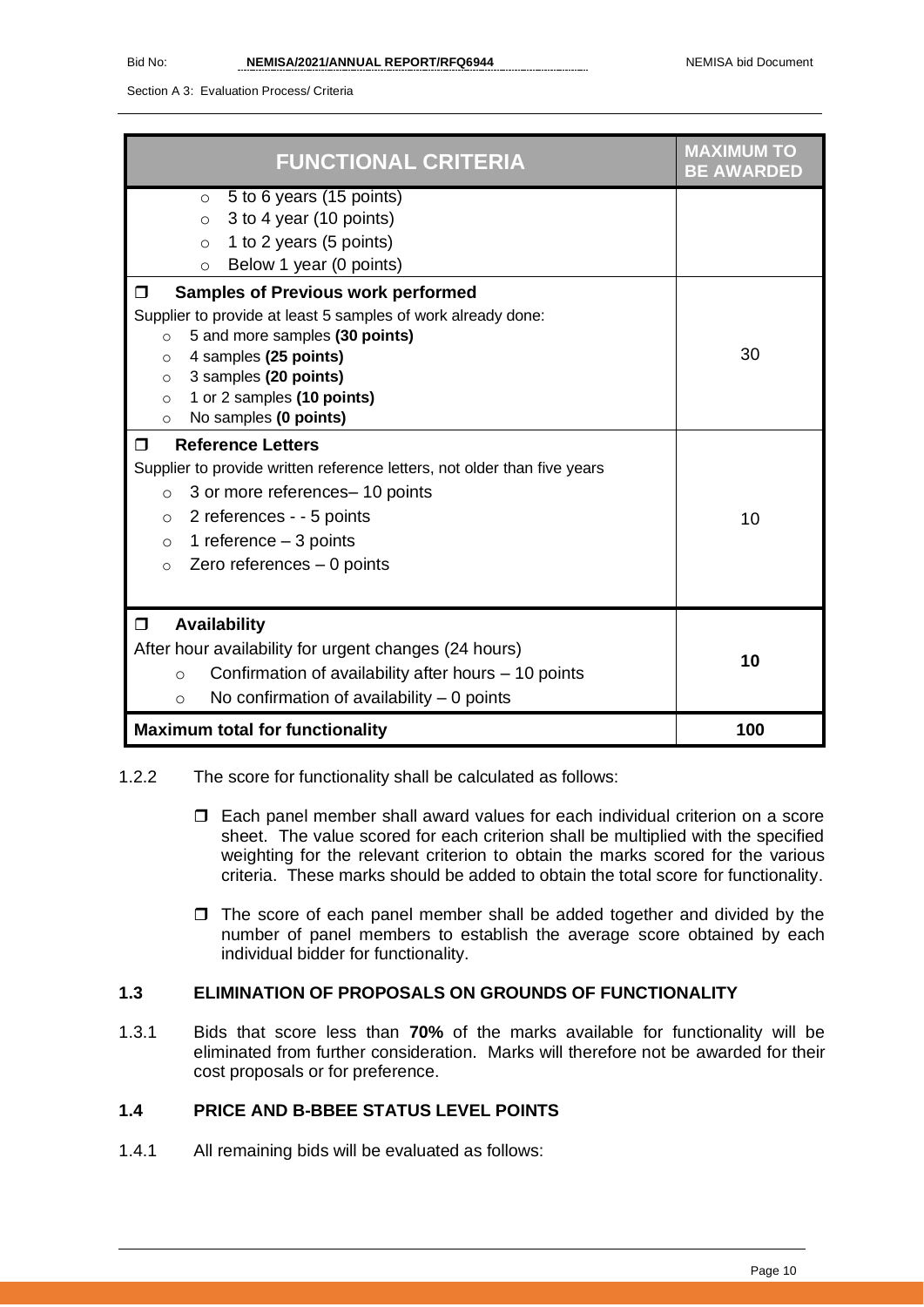- 1.4.2 The 80/20 preference point system will be applied. Points for price and B-BBEE status level certificate will be awarded in accordance with the stipulations in the Preference Point Claim Form in terms of the Preferential Procurement Regulations, 2017.
- 1.4.3 If appropriate, implied contract price adjustments will be made to the cost proposals of all remaining bids.
- 1.4.4 The point scored for the B-BBEE status level certificate for each acceptable bid will now be added to the price point.
- 1.4.5 The Evaluation Committee may recommend that the contract be awarded to the bidder obtaining the highest aggregate mark as determined by 1.4.4 or to a lower scoring bid on justifiable grounds.

### **1.5 ADJUDICATION OF BID**

1.5.1 The relevant award structure will consider the recommendations and make the final award. The successful bidder will usually be the service provider scoring the highest number of points or it may be a lower scoring bid on justifiable grounds or no award at all.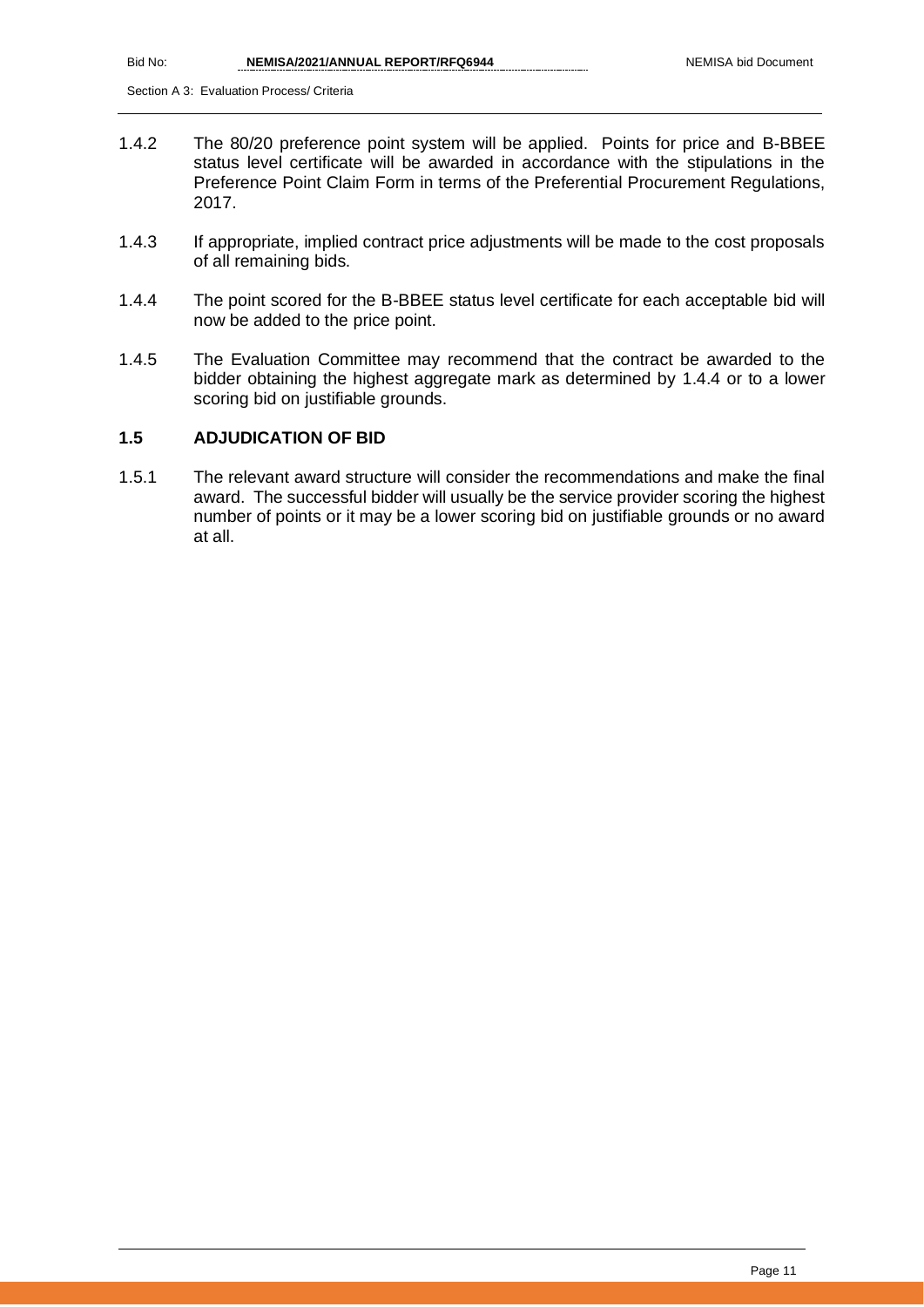# **CONTRACT FORM: RENDERING OF SERVICES**

THIS FORM MUST BE FILLED IN DUPLICATE BY BOTH THE SERVICE PROVIDER (PART 1) AND THE PURCHASER (PART 2). BOTH FORMS MUST BE SIGNED IN THE ORIGINAL SO THAT THE SERVICE PROVIDER AND THE PURCHASER WOULD BE IN POSSESSION OF ORIGINALLY SIGNED CONTRACTS FOR THEIR RESPECTIVE RECORDS.

### **PART 1 (TO BE FILLED IN BY THE SERVICE PROVIDER)**

- 1. I/we hereby undertake to render services described in the attached bidding documents to NEMISA in accordance with the requirements and task directives/proposals specifications stipulated in Bid Number NEMISA/2021/ANNUAL REPORT/RFQ6944 at the price/s quoted. My/our offer/s remain binding upon me/us and open for acceptance by the Purchaser during the validity period indicated and calculated from the closing date of the bid.
- 2. The following documents shall be deemed to form and be read and construed as part of this agreement:
- 2.1 Bidding documents, viz
	- $\Box$  Invitation to bid
	- $\Box$  Tax clearance certificate
	- $\Box$  Pricing schedule(s)
	- Filled in terms of reference/task directive/proposal
	- Preference claims for Broad Based Black Economic Empowerment Status Level of Contribution in terms of the Preferential Procurement Regulations 2017;
	- Declaration of interest
	- D Declaration of bidder's past SCM practices
	- **Special Conditions of Contract**
- 2.2 General Conditions of Contract
- 2.3 Other (specify)
- 3. I/we confirm that I/we have satisfied myself as to the correctness and validity of my/our bid; that the price(s) and rate(s) quoted cover all the services specified in the bidding documents; that the price(s) and rate(s) cover all my obligations and I accept that any mistakes regarding price(s) and rate(s) and calculations will be at my own risk.
- 4. I/we accept full responsibility for the proper execution and fulfilment of all obligations and conditions devolving on me/us under this agreement as the principal liable for the due fulfilment of this contract.
- 5. I/we declare that I/we have no participation in any collusive practices with any bidder or any other person regarding this or any other bid.
- 6. I confirm that I am duly authorised to sign this contract.

| NAME (PRINT)     |                 | <b>WITNESSES</b> |
|------------------|-----------------|------------------|
| <b>CAPACITY</b>  | --------------- |                  |
| <b>SIGNATURE</b> |                 | ာ                |
| NAME OF FIRM     | ----            | DATE:            |
| <b>DATE</b>      |                 |                  |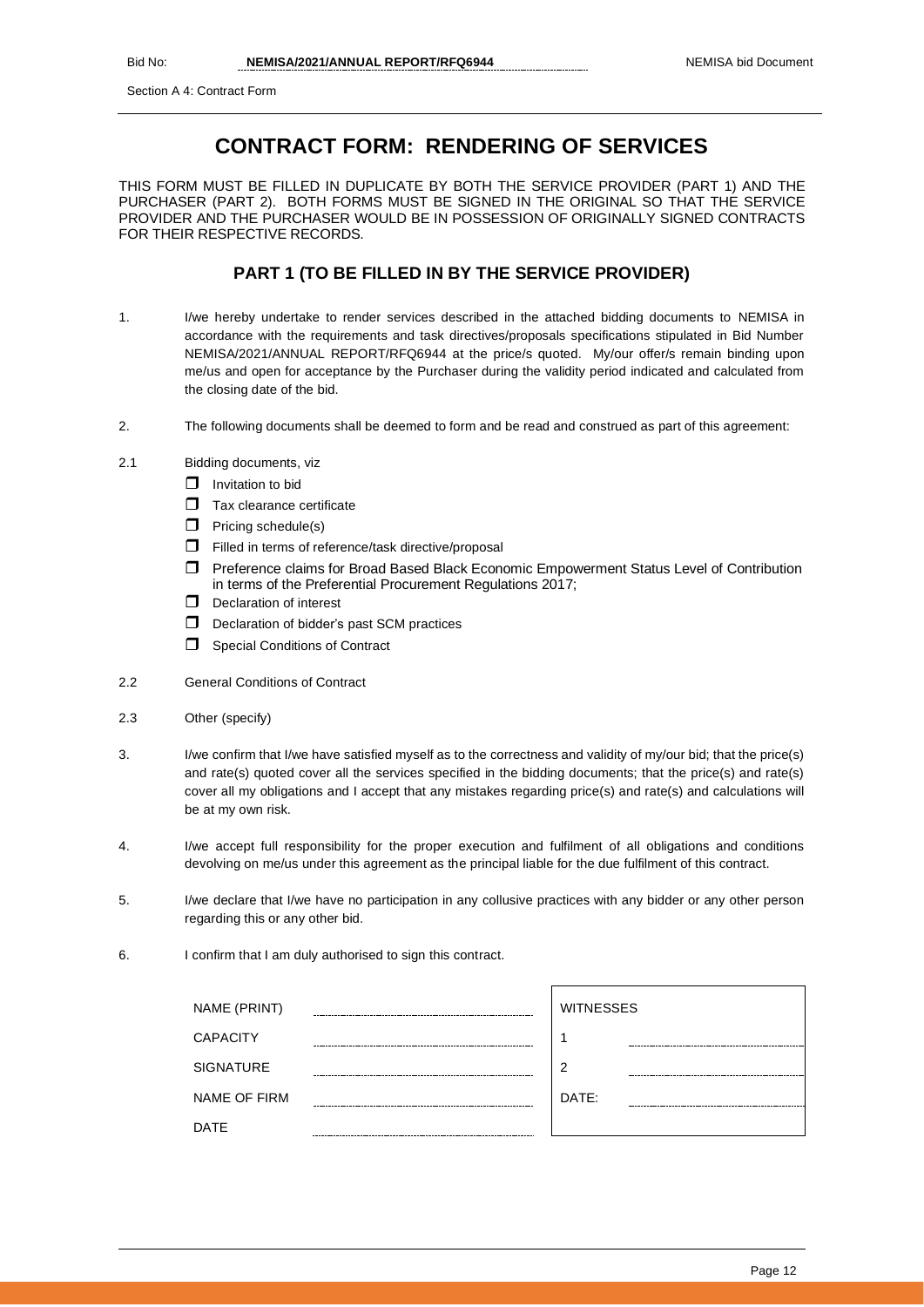Section A 4: Contract Form

# **CONTRACT FORM: RENDERING OF SERVICES**

### **PART 2 (TO BE FILLED IN BY THE PURCHASER)**

- 1. I ……………………………………………………..……………… in my capacity as …………………………………………….. accept your bid under reference number ……………………………………………. dated ……………………………………. for the rendering of services indicated hereunder and/or further specified in the annexures.
- 1. An official order indicating service delivery instructions is forthcoming.
- 2. I undertake to make payment for the services rendered in accordance with the terms and conditions of the contract within 30 (thirty) days after receipt of an invoice.

| <b>DESCRIPTION OF SERVICE</b> | PRICE (VAT INCL) | <b>COMPLETION</b><br><b>DATE</b> | <b>B-BBEE STATUS</b><br><b>LEVEL OF</b><br><b>CONTRIBUTION</b> |
|-------------------------------|------------------|----------------------------------|----------------------------------------------------------------|
|                               |                  |                                  |                                                                |
|                               |                  |                                  |                                                                |
|                               |                  |                                  |                                                                |

3. I confirm that I am duly authorised to sign this contract.

| SIGNED AT        | ON |                  |
|------------------|----|------------------|
| NAME (PRINT)     |    |                  |
| <b>SIGNATURE</b> |    |                  |
|                  |    |                  |
| OFFICIAL STAMP   |    | <b>WITNESSES</b> |
|                  |    |                  |
|                  |    | $\overline{2}$   |
|                  |    | DATE:            |
|                  |    |                  |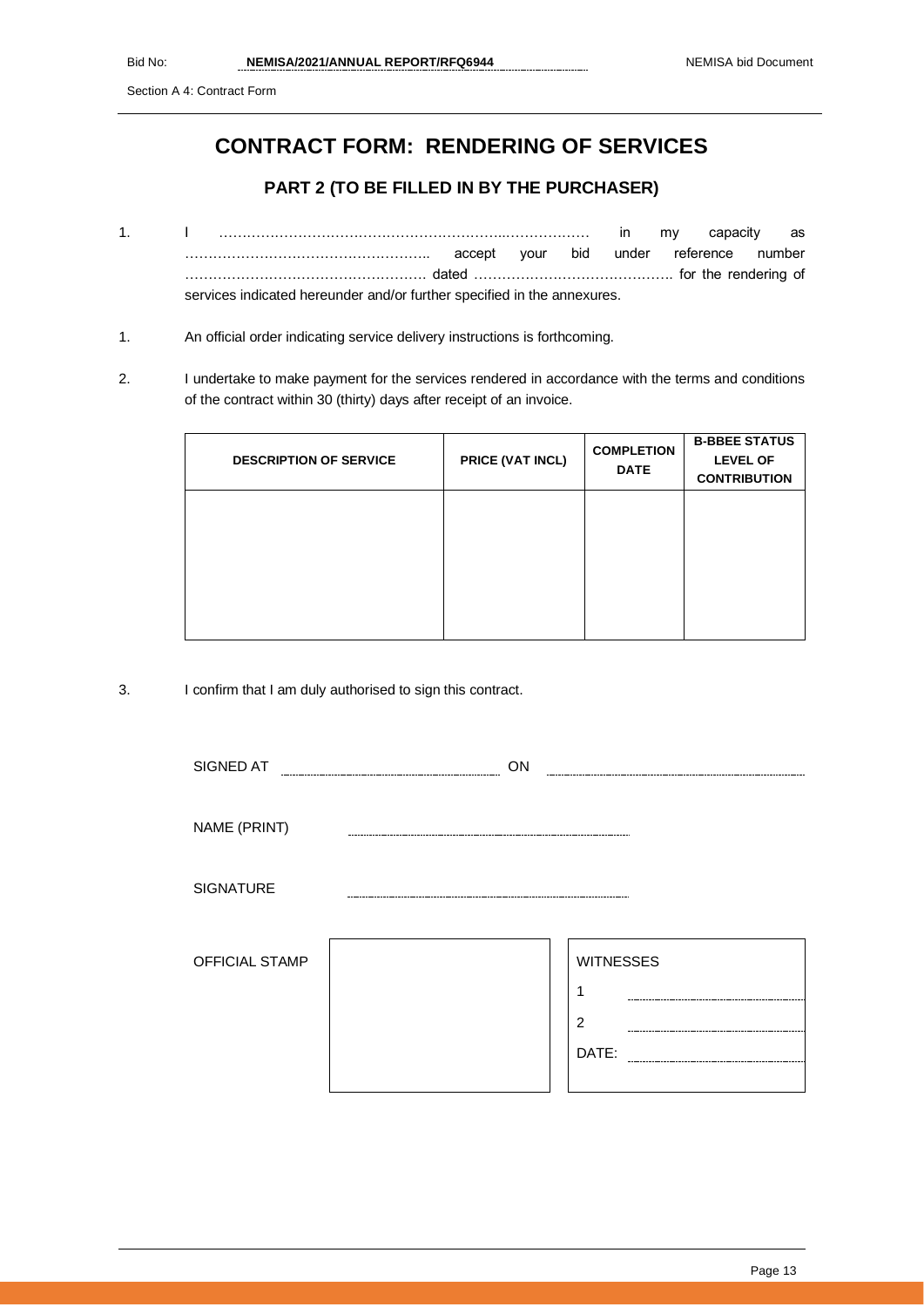Section B

# **SECTION B**

# **This section must be completed and returned or supplied with bids as prescribed.**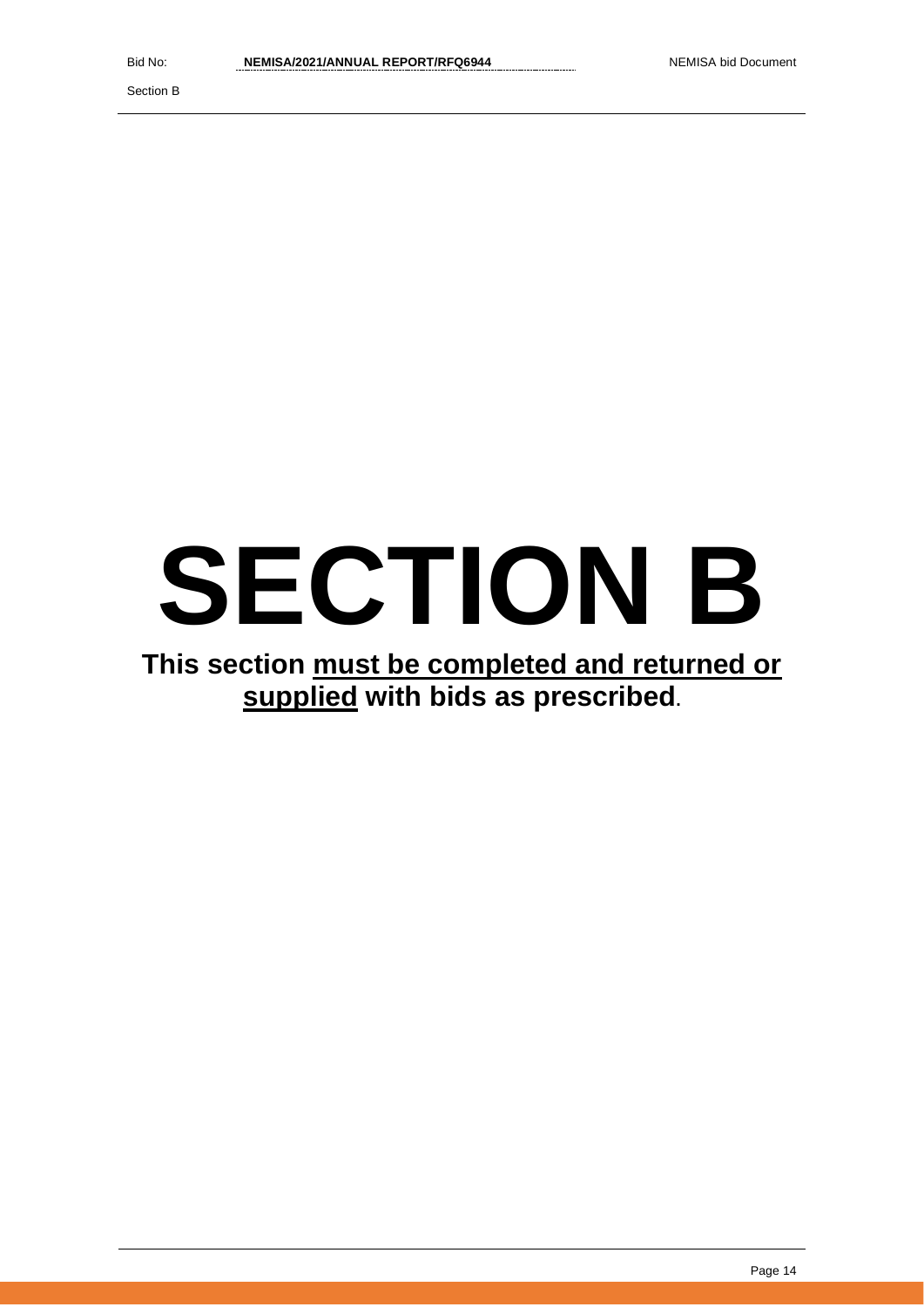# **SPECIAL CONDITIONS OF BID AND CONTRACT Return as Part 1**

|              | <b>SPECIAL CONDITIONS</b>                                                                                                                                                                                                                                           |
|--------------|---------------------------------------------------------------------------------------------------------------------------------------------------------------------------------------------------------------------------------------------------------------------|
|              |                                                                                                                                                                                                                                                                     |
| $\mathbf 1$  | <b>GENERAL</b>                                                                                                                                                                                                                                                      |
|              |                                                                                                                                                                                                                                                                     |
| 1.1          | The Bidder must clearly state if a deviation from these special conditions are offered and<br>the reason therefor. If an explanatory note is provided, the paragraph reference must be<br>indicated in a supporting appendix to the application submission.         |
|              |                                                                                                                                                                                                                                                                     |
| 1.2          | Should Bidders fail to indicate agreement/compliance or otherwise, the NEMISA will<br>assume that the Bidder is in compliance or agreement with the statement(s) as specified<br>in this bid.                                                                       |
|              |                                                                                                                                                                                                                                                                     |
| 1.3          | Bids not completed in this manner may be considered incomplete and rejected.                                                                                                                                                                                        |
| 1.4          | NEMISA shall not be liable for any expense incurred by the Bidder in the preparation and<br>submission of a bid.                                                                                                                                                    |
|              |                                                                                                                                                                                                                                                                     |
| $\mathbf{2}$ | <b>CANCELLATION OF PROCUREMENT PROCESS</b>                                                                                                                                                                                                                          |
| 2.1          | This procurement process can be postponed or cancelled at any stage at the sole<br>discretion of NEMISA provided that such cancellation or postponement takes place prior<br>to entering into a contract with a specific service provider to which the bid relates. |
| $\mathbf{3}$ |                                                                                                                                                                                                                                                                     |
|              | BID SUBMISSION CONDITIONS, INSTRUCTION AND EVALUATION<br><b>PROCESS/CRITERIA</b>                                                                                                                                                                                    |
|              |                                                                                                                                                                                                                                                                     |
| 3.1          | The Bid submission conditions and instructions as well as the evaluation process/criteria<br>have been noted.                                                                                                                                                       |
| 4            | <b>NEGOTIATION AND CONTRACTING</b>                                                                                                                                                                                                                                  |
|              |                                                                                                                                                                                                                                                                     |
| 4.1          | NEMISA have the right to enter into negotiation with one or more Bidders regarding any<br>terms and conditions, including price(s), of a proposed contract.                                                                                                         |
| 4.2          | Under no circumstances will negotiation with any Bidders, including preferred Bidders,<br>constitute an award <sup>1</sup> or promise/ undertaking to award the contract.                                                                                           |
|              |                                                                                                                                                                                                                                                                     |
| 4.3          | NEMISA shall not be obliged to accept the lowest or any bid, offer or proposal.                                                                                                                                                                                     |
| 4.4          | A contract will only be deemed to be concluded when reduced to writing in a formal contract<br>and Service Level Agreement (if applicable) signed by the designated responsible person<br>of both parties. The designated responsible person of NEMISA is the CEO.  |
| 4.5          | NEMISA also reserves the right to enter into one contract with a Bidder for all required<br>functions or into more than one contract with different Bidders for different functions.                                                                                |
|              |                                                                                                                                                                                                                                                                     |

<sup>1</sup> See GLOSSARY.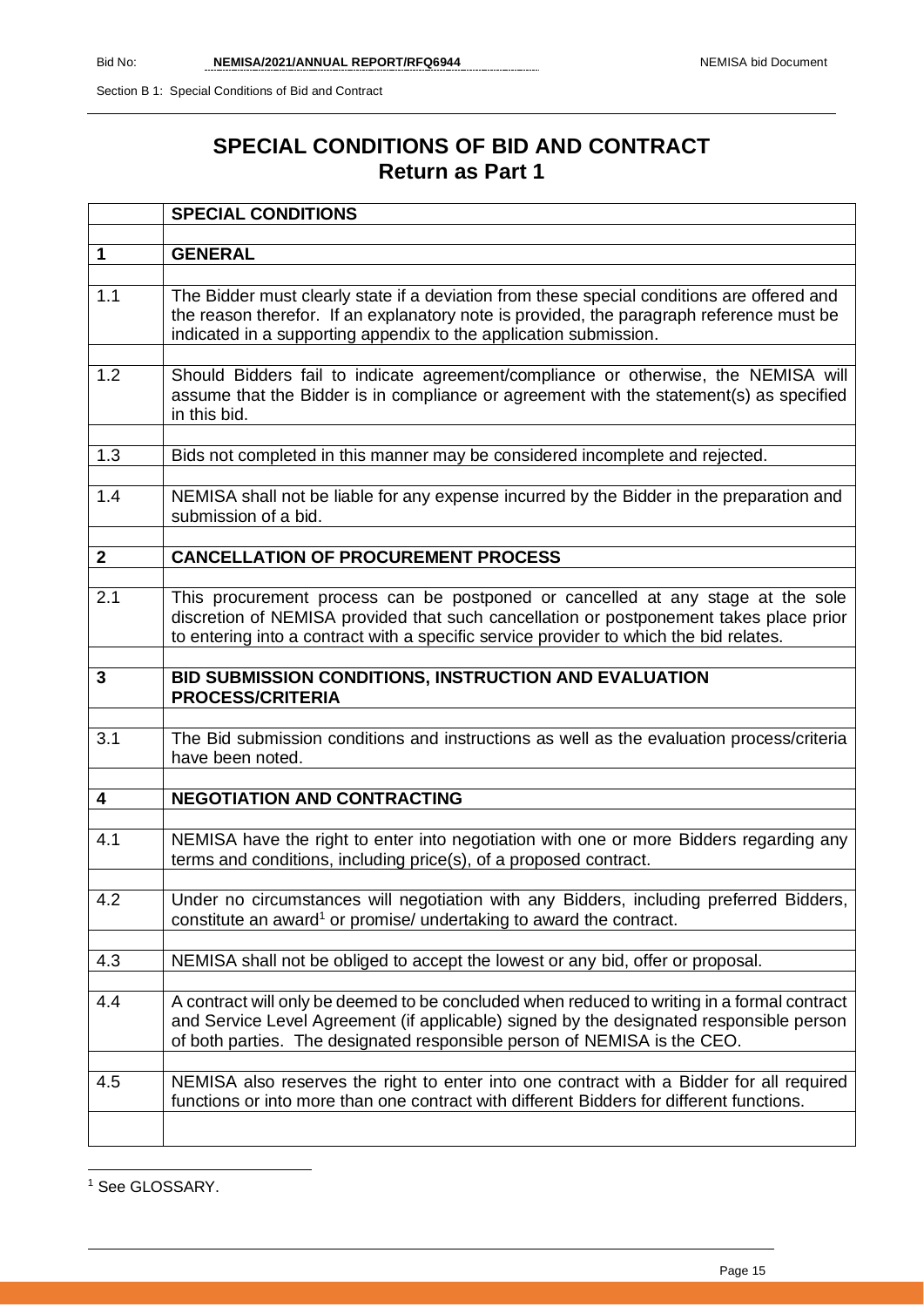| 5              | <b>ACCESS TO INFORMATION</b>                                                                                                                                                                                                                                                                                                                                                              |
|----------------|-------------------------------------------------------------------------------------------------------------------------------------------------------------------------------------------------------------------------------------------------------------------------------------------------------------------------------------------------------------------------------------------|
| 5.1            | All bidders will be informed of the status of their bid once the procurement process has<br>been completed.                                                                                                                                                                                                                                                                               |
| 5.2            | Requests for information regarding the bid process will be dealt with in line with the<br>NEMISA SCM Policy and relevant legislation.                                                                                                                                                                                                                                                     |
| 6              | <b>REASONS FOR REJECTION</b>                                                                                                                                                                                                                                                                                                                                                              |
|                |                                                                                                                                                                                                                                                                                                                                                                                           |
| 6.1            | NEMISA shall reject a proposal for the award of a contract if the recommended Bidder has<br>committed a proven corrupt or fraudulent act in competing for the particular contract.                                                                                                                                                                                                        |
| 6.2            | The NEMISA may disregard the bid of any bidder if that bidder, or any of its directors:<br>□ Have abused the SCM system of the NEMISA.<br>$\Box$ Have committed proven fraud or any other improper conduct in relation to such<br>system.<br>$\Box$ Have failed to perform on any previous contract and the proof exists.<br>Such actions shall be communicated to the National Treasury. |
| $\overline{7}$ | <b>GENERAL CONDITIONS OF CONTRACT</b>                                                                                                                                                                                                                                                                                                                                                     |
|                |                                                                                                                                                                                                                                                                                                                                                                                           |
| 7.1            | The General Conditions of Contract must be accepted.                                                                                                                                                                                                                                                                                                                                      |
|                |                                                                                                                                                                                                                                                                                                                                                                                           |
| 8              | <b>ADDITIONAL INFORMATION REQUIREMENTS</b>                                                                                                                                                                                                                                                                                                                                                |
| 8.1            | During evaluation of the bids, additional information may be requested in writing from<br>Bidders. Replies to such request must be submitted, within 5 (five) working days or as<br>otherwise indicated. Failure to comply, may lead to your bid being disregarded.                                                                                                                       |
| 8.2            | No additional information will be accepted from any individual Bidder without such<br>information having been requested                                                                                                                                                                                                                                                                   |
| 9              | <b>CONFIDENTIALITY</b>                                                                                                                                                                                                                                                                                                                                                                    |
|                |                                                                                                                                                                                                                                                                                                                                                                                           |
| 9.1            | The bid and all information in connection therewith shall be held in strict confidence by<br>Bidders and usage of such information shall be limited to the preparation of the bid. Bidders<br>shall undertake to limit the number of copies of this document.                                                                                                                             |
| 10             | INTELLECTUAL PROPERTY, INVENTIONS AND COPYRIGHT                                                                                                                                                                                                                                                                                                                                           |
| 10.1           | Copyright of all documentation relating to this contract belongs to the client. The successful<br>Bidder may not disclose any information, documentation or products to other clients without<br>the written approval of the accounting authority or the delegate.                                                                                                                        |
| 10.2           | This paragraph shall survive termination of this contract.                                                                                                                                                                                                                                                                                                                                |
|                |                                                                                                                                                                                                                                                                                                                                                                                           |
| 11             | <b>NON-COMPLIANCE WITH DELIVERY TERMS</b>                                                                                                                                                                                                                                                                                                                                                 |
| 11.1           | As soon as it becomes known to the contractor that he/she will not be able to deliver the<br>services within the delivery period and/or against the quoted price and/or as specified,<br>NEMISA must be given immediate written notice to this effect. NEMISA reserves the right<br>to implement remedies as provided for in the GCC.                                                     |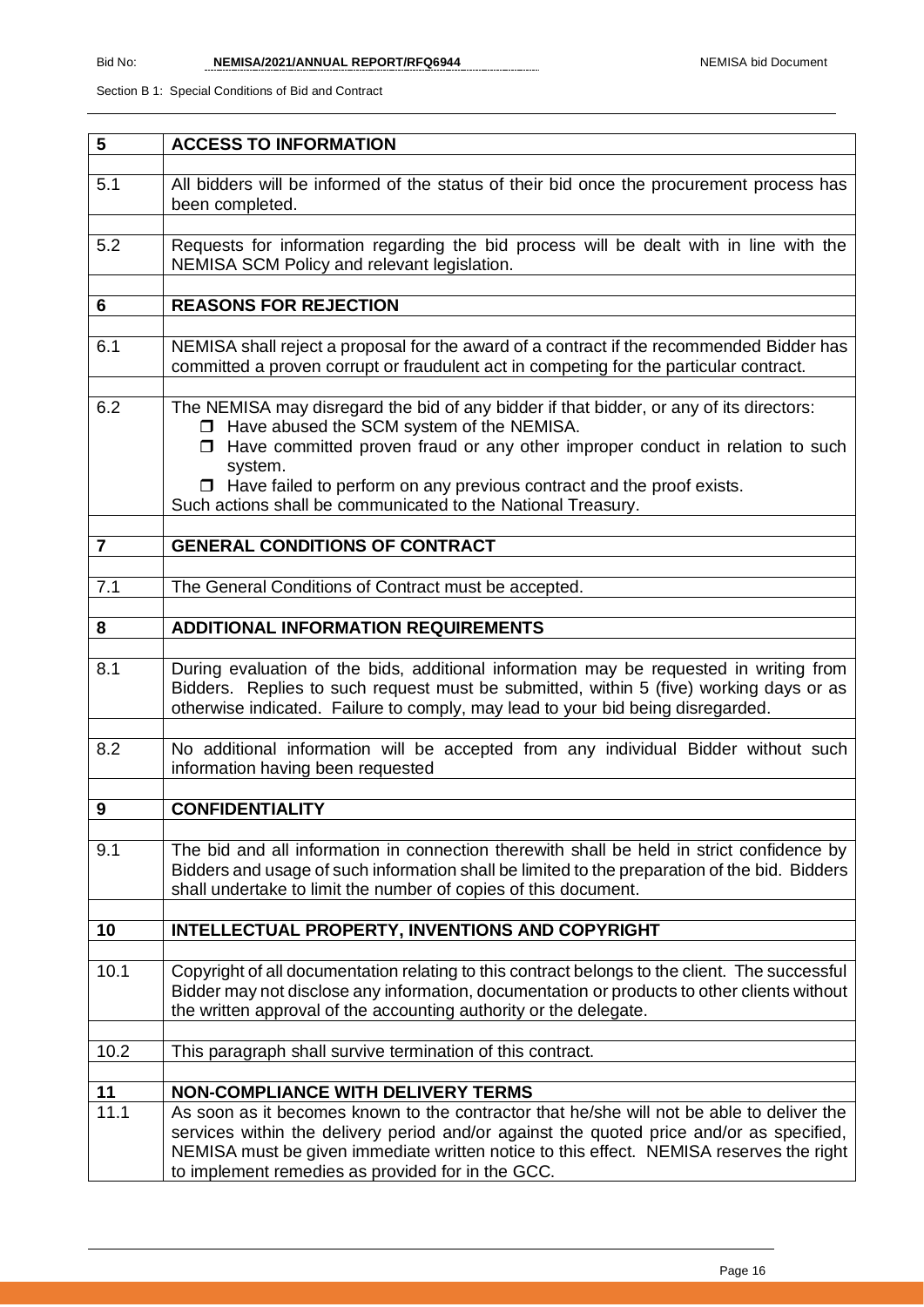| 12   | <b>WARRANTS</b>                                                                                                                                                                                                                                                                                                                                                                          |
|------|------------------------------------------------------------------------------------------------------------------------------------------------------------------------------------------------------------------------------------------------------------------------------------------------------------------------------------------------------------------------------------------|
|      |                                                                                                                                                                                                                                                                                                                                                                                          |
| 12.1 | The Contractor warrants that it is able to conclude this Agreement to the satisfaction of<br>NEMISA.                                                                                                                                                                                                                                                                                     |
|      |                                                                                                                                                                                                                                                                                                                                                                                          |
| 13   | PARTIES NOT AFFECTED BY WAIVER OR BREACHES                                                                                                                                                                                                                                                                                                                                               |
|      |                                                                                                                                                                                                                                                                                                                                                                                          |
| 13.1 | The waiver (whether express or implied) by any Party of any breach of the terms or<br>conditions of this contract by the other Party shall not prejudice any remedy of the waiving<br>party in respect of any continuing or other breach of the terms and conditions hereof.                                                                                                             |
| 13.2 | No favour, delay, relaxation or indulgence on the part of any Party in exercising any power                                                                                                                                                                                                                                                                                              |
|      | or right conferred on such Party in terms of this contract shall operate as a waiver of such<br>power or right nor shall any single or partial exercise of any such power or right under this<br>agreement.                                                                                                                                                                              |
|      |                                                                                                                                                                                                                                                                                                                                                                                          |
| 14   | <b>RETENTION</b>                                                                                                                                                                                                                                                                                                                                                                         |
|      |                                                                                                                                                                                                                                                                                                                                                                                          |
| 14.1 | On termination of this agreement, the contractor shall, on demand hand over all<br>documentation provided as part of the project and all deliverables, etc., without the right of<br>retention, to NEMISA.                                                                                                                                                                               |
|      |                                                                                                                                                                                                                                                                                                                                                                                          |
| 14.2 | No agreement to amend or vary a contract or order or the conditions, stipulations or<br>provisions thereof shall be valid and of any force and effect unless such agreement to<br>amend or vary is entered into in writing and signed by the contracting parties. Any waiver<br>of the requirement that the agreement to amend or vary shall be in writing, shall also be in<br>writing. |
|      |                                                                                                                                                                                                                                                                                                                                                                                          |
| 15   | <b>CENTRAL SUPPLIER DATABASE</b>                                                                                                                                                                                                                                                                                                                                                         |
| 15.1 | It is a requirement that all suppliers/ services providers to NEMISA shall be registered on<br>the National Treasury Central Supplier Database (CSD).                                                                                                                                                                                                                                    |
|      |                                                                                                                                                                                                                                                                                                                                                                                          |
| 15.2 | Bidders are therefore required to register as a supplier on the CSD before submitting a bid.                                                                                                                                                                                                                                                                                             |
|      | The CSD website can be accessed on the following link:<br>http://ocpo.treasury.gov.za/Pages/default.aspx                                                                                                                                                                                                                                                                                 |
|      |                                                                                                                                                                                                                                                                                                                                                                                          |
| 15.3 | Bidders are therefore required to submit proof of their registration on the CSD, or if not yet<br>registered, provide proof of their application to be registered, with their bid.                                                                                                                                                                                                       |
| 15.4 | No bid will be awarded and a contract concluded with a bidder who is not registered on the<br>CSD.                                                                                                                                                                                                                                                                                       |
|      |                                                                                                                                                                                                                                                                                                                                                                                          |
| 16   | <b>FORMAT OF BIDS</b>                                                                                                                                                                                                                                                                                                                                                                    |
|      |                                                                                                                                                                                                                                                                                                                                                                                          |
| 16.1 | Bidders must complete all the necessary bid documents and undertakings required in this<br>bid document. Bidders are advised that their proposal should be concise, written in plain<br>English and simply presented.                                                                                                                                                                    |
|      |                                                                                                                                                                                                                                                                                                                                                                                          |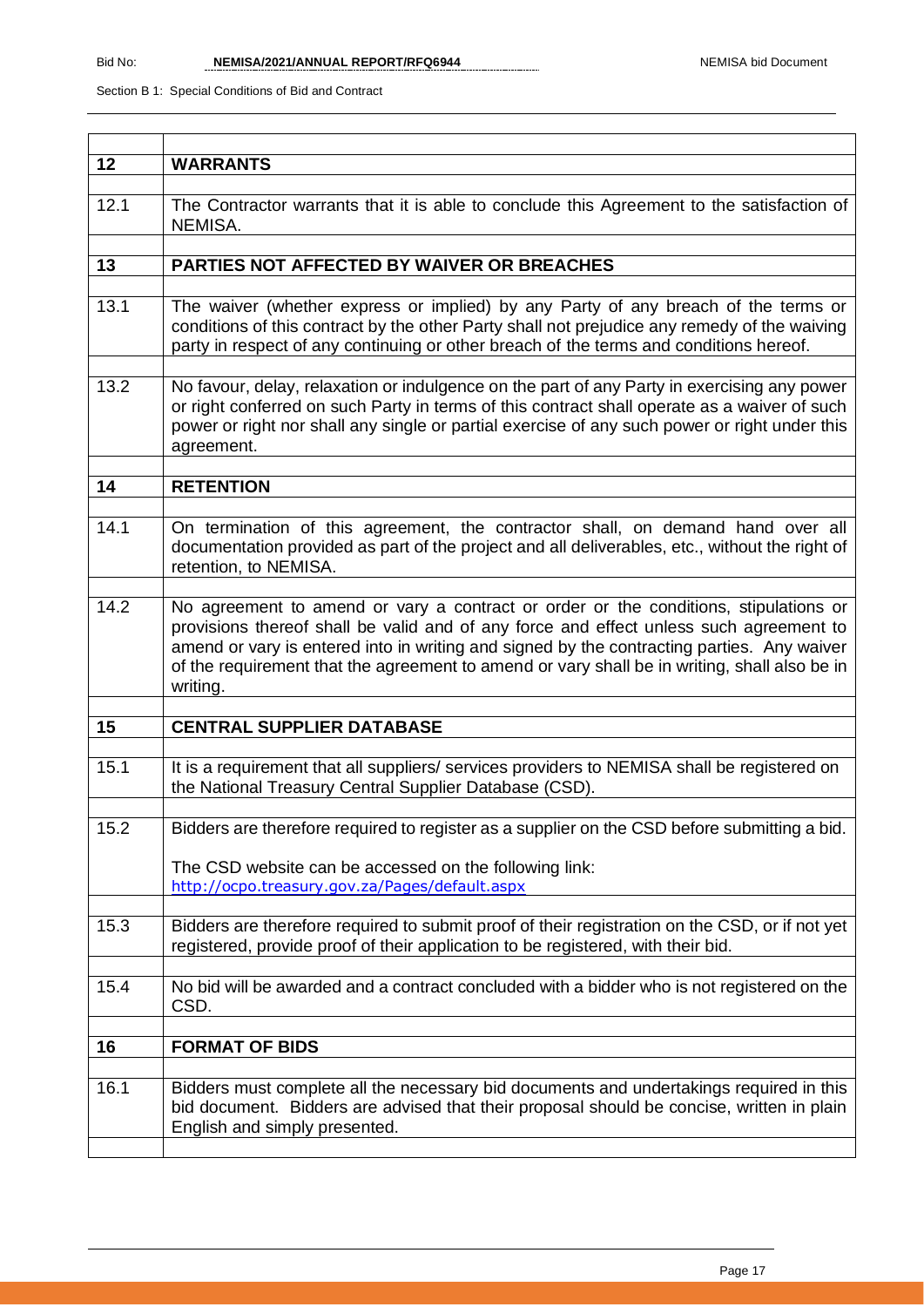| 16.2                | Bidders are to set out their proposal in the format prescribed hereunder. This means<br>that the proposal must be structured in the parts noted below. Information not submitted<br>in the relevant part, may not be considered for evaluation purposes. |
|---------------------|----------------------------------------------------------------------------------------------------------------------------------------------------------------------------------------------------------------------------------------------------------|
| 16.3                | Part 1: Special Conditions of Bid and Contract                                                                                                                                                                                                           |
| $\overline{16.3.1}$ | Bidders must initial each page and sign the last page and return the Special Conditions of<br>bid and Contract (Section B-1).                                                                                                                            |
|                     | Bids submitted without a completed Special Conditions of Bid form will be deemed to be<br>non-responsive.                                                                                                                                                |
| 16.4                | Part 2: SARS Tax Clearance Certificate(s)                                                                                                                                                                                                                |
| 16.4.1              | Bidders must ensure compliance with their tax obligations.                                                                                                                                                                                               |
|                     | Bidders are required to submit their unique personal identification number (PIN) issued by<br>SARS to enable the organ of state to view the taxpayer's profile and tax status.                                                                           |
|                     | Application for tax compliance status (TCS) or PIN may also be made via e-filing. In order<br>to use this provision, taxpayers will need to register with SARS as e-filers through the<br>website www.sars.gov.za.                                       |
|                     | Bidders may also submit a printed TCS together with the bid.                                                                                                                                                                                             |
|                     | In bids where consortia/ joint ventures/ sub-contractors are involved; each party must<br>submit a separate proof of TCS/ PIN/ CSD number.                                                                                                               |
|                     | Where no TCS is available, but the bidder is registered on the Central Supplier Database<br>(CSD), a CSD number must be provided.                                                                                                                        |
|                     | Bids submitted without any one of the above particulars, will be deemed to be non-<br>responsive.                                                                                                                                                        |
| 16.5                | Part 3: Declaration of Interest                                                                                                                                                                                                                          |
| 16.5.1              | Each party to the bid must complete and return the "Declaration of Interest" (Section B-2).                                                                                                                                                              |
|                     | Bids submitted without a complete and signed Declaration of Interest will be deemed to be<br>non-responsive.                                                                                                                                             |
| 16.6                | Part 4: Declaration of Bidder's past Supply Chain Management practices                                                                                                                                                                                   |
|                     |                                                                                                                                                                                                                                                          |
| 16.6.1              | Each party to the bid must complete and return the "Declaration of bidder's past Supply<br>Chain Management practices" (Section B-3).                                                                                                                    |
|                     | Bids submitted without a completed and signed Declaration of bidder's past Supply Chain<br>Management practices will be deemed non-responsive.                                                                                                           |
| 16.7                | Part 5: Certificate of Independent Bid Determination                                                                                                                                                                                                     |
| 16.7.1              | <b>Each party</b> to the bid must complete and sign the Certificate (Section B-4).                                                                                                                                                                       |
|                     |                                                                                                                                                                                                                                                          |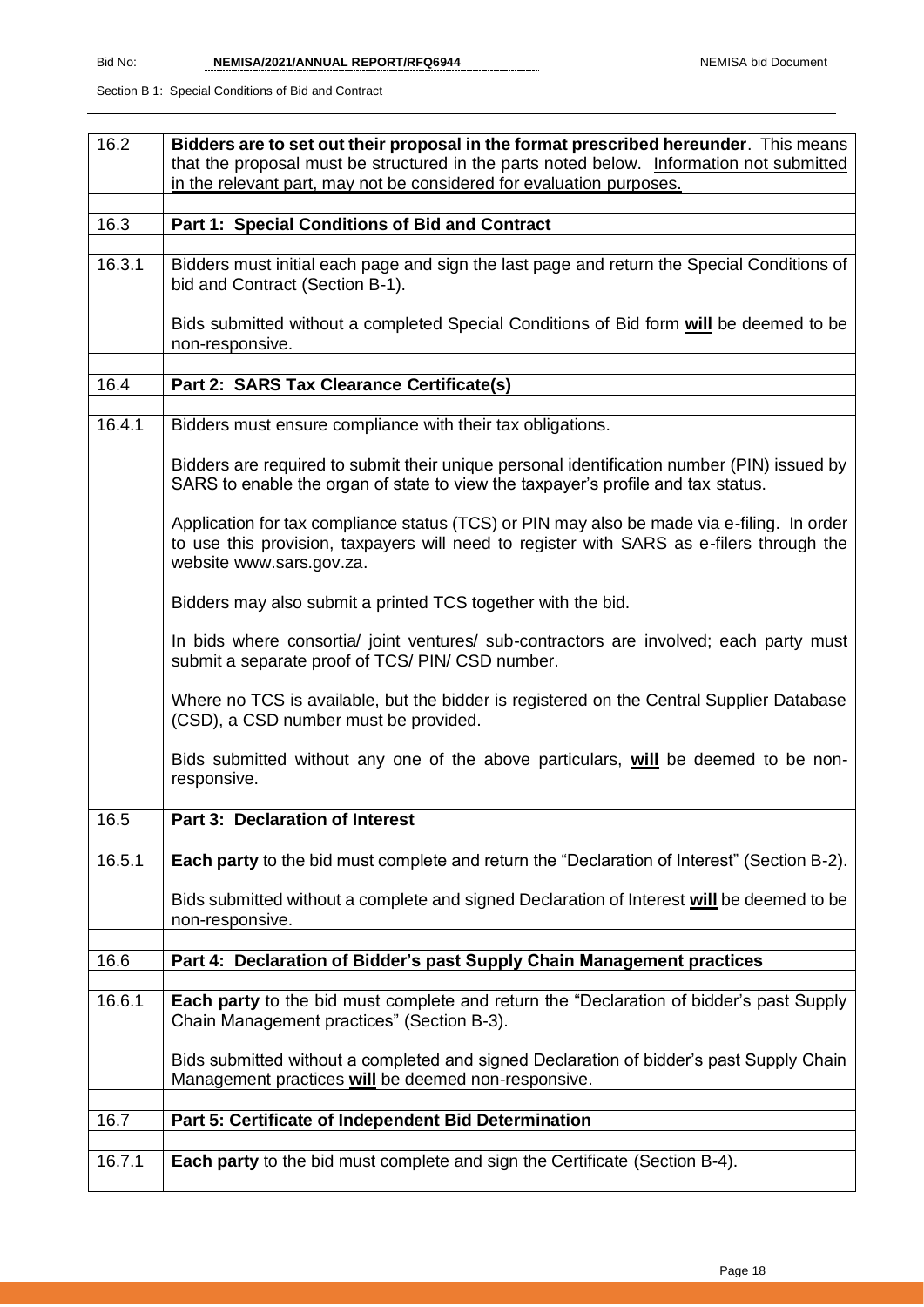|         | Bids submitted without a completed and signed Certificate of Independent Bid<br>Determination will be deemed non-responsive.                                                                                                                                                                  |
|---------|-----------------------------------------------------------------------------------------------------------------------------------------------------------------------------------------------------------------------------------------------------------------------------------------------|
| 16.8    | Part 6: Preference Points Claim Form in terms of the Preferential Procurement<br><b>Regulations 2017</b>                                                                                                                                                                                      |
| 16.8.1  | Bidders must complete, sign and return the full "Preference Points Claim Form" (Section<br>B-5) document.                                                                                                                                                                                     |
|         | In addition, a valid BEE certificate must be submitted.                                                                                                                                                                                                                                       |
|         | Quotes submitted without a completed and signed Preference Points Claim Form and a<br>valid BEE certificate will be awarded zero points for preference.                                                                                                                                       |
| 16.9    | Part 7: Invitation to Bid                                                                                                                                                                                                                                                                     |
| 16.9.1  | Bidders must complete, sign and return the full "Invitation to Bid" (Section B-6) document.                                                                                                                                                                                                   |
|         | Bids submitted without a completed and signed Invitation to Bid will be deemed to be<br>non-responsive.                                                                                                                                                                                       |
| 16.10   | <b>Part 8: Pricing Schedule</b>                                                                                                                                                                                                                                                               |
| 16.10.1 | Any budget amount that may be indicated in this document shall be deemed to be a guide<br>only and Bidders are expected to submit a costing that is fair and reasonable.                                                                                                                      |
| 16.10.2 | All costs related to this assignment are to be allowed for in the pricing schedule and in the<br>formats prescribed and must be returned as part of the submission (Section B-7).                                                                                                             |
|         | Bids submitted without a price or with an incomplete price, will be deemed to be non-<br>responsive.                                                                                                                                                                                          |
| 16.10.3 | A pricing schedule with one of the specified elements (fees and reimbursable costs)<br>omitted from the costing, may be considered non-responsive.                                                                                                                                            |
|         |                                                                                                                                                                                                                                                                                               |
|         | VAT: Value Added Tax must be included and shown separately.<br>$\Box$                                                                                                                                                                                                                         |
| 16.11   | Part 9: Technical approach                                                                                                                                                                                                                                                                    |
| 16.11.1 | Bidders must submit a description of the methodology and approach that will be used to<br>perform the work as set out in the Terms of Reference. This methodology and approach<br>must demonstrate the Bidder's understanding of the requirement and also of the<br>environment.              |
| 16.11.2 | Bidders must, at least cover the under-mentioned in their technical approach and return<br>as part of their submission:                                                                                                                                                                       |
|         | Describe, in detail, exactly how they propose to carry out the activities to achieve the<br>$\Box$<br>outcomes identified in the terms of reference. They should identify any possible<br>problems that might hinder delivery and indicate how they will avoid, or overcome<br>such problems. |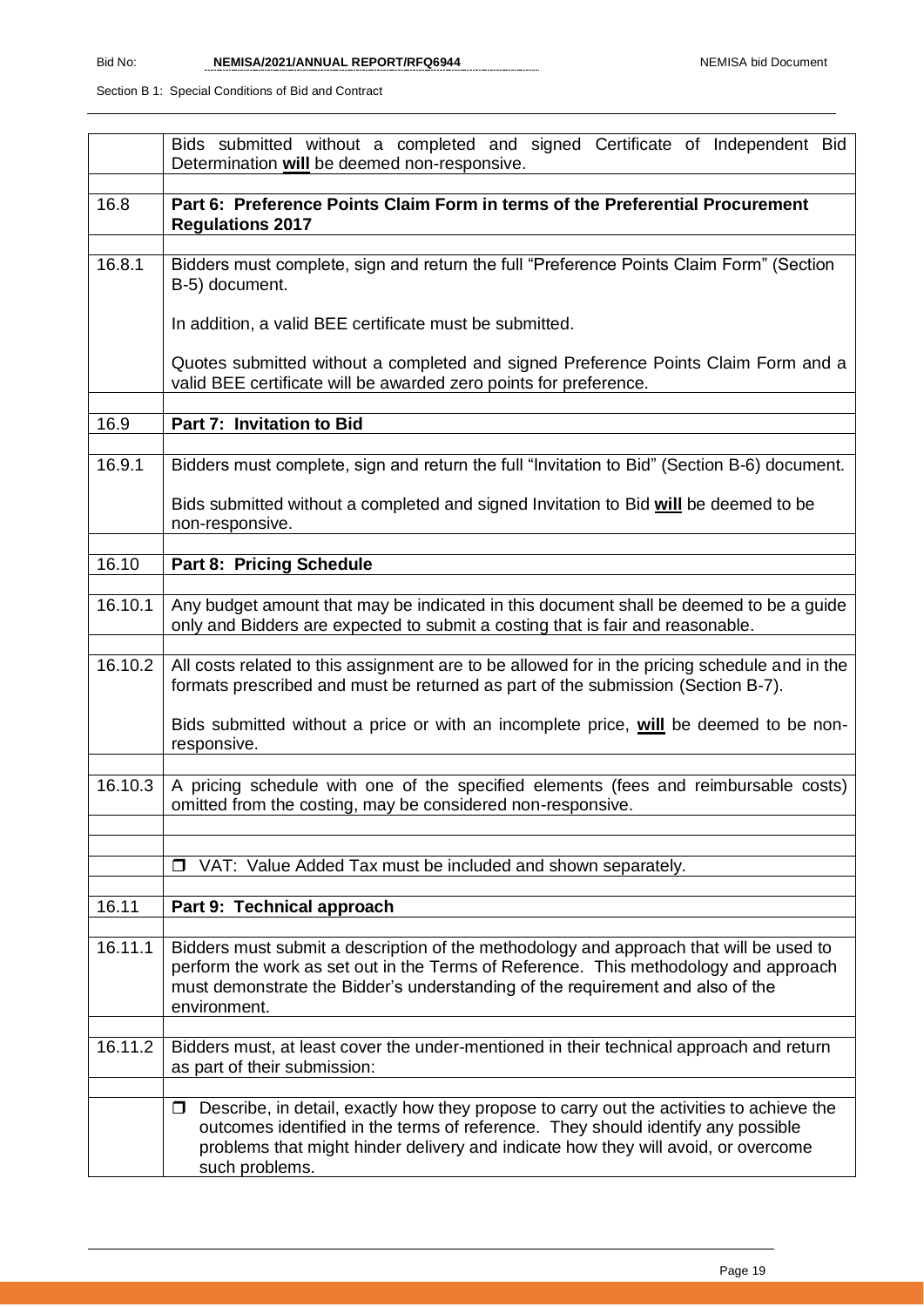|         | Describe how the work will be managed. Provide an organisation chart clearly<br>□<br>indicating:                                                                                                                                                                                                                                                                                                                                       |
|---------|----------------------------------------------------------------------------------------------------------------------------------------------------------------------------------------------------------------------------------------------------------------------------------------------------------------------------------------------------------------------------------------------------------------------------------------|
|         | The lines of reporting and supervision within the Bidder's team.                                                                                                                                                                                                                                                                                                                                                                       |
|         | The lines of reporting between the Bidder and the NEMISA and other<br>stakeholders, if applicable.                                                                                                                                                                                                                                                                                                                                     |
|         | Identify the position(s) involved in the direct delivery of the service to be provided and<br>□<br>in the overall management of the work and name the people who will fill these<br>positions.                                                                                                                                                                                                                                         |
|         |                                                                                                                                                                                                                                                                                                                                                                                                                                        |
| 16.11.3 | Provide a project plan of activities. In addition to providing details of the estimated number<br>of work days for each activity, Bidders are to supply a detailed timetable that identifies<br>when certain activities will be undertaken and over what period they will be spread. The<br>timing of activities, the time needed to complete them, and the order in which they will be<br>undertaken must be explained and justified. |
| 16.11.4 | Please note that Part 9 should be no longer than 20 single-sided A4 pages in Arial 11 (font<br>size).                                                                                                                                                                                                                                                                                                                                  |
| 16.12   | Part 10: Team details                                                                                                                                                                                                                                                                                                                                                                                                                  |
|         |                                                                                                                                                                                                                                                                                                                                                                                                                                        |
| 16.12.1 | In this part that must be returned as part of the submission, Bidders must provide details<br>of the team named in the previous part.                                                                                                                                                                                                                                                                                                  |
| 16.12.2 | For each team member there must be:                                                                                                                                                                                                                                                                                                                                                                                                    |
|         |                                                                                                                                                                                                                                                                                                                                                                                                                                        |
|         | $\Box$ A complete curriculum vitae confirming suitability for the position. A format is provided<br>as a guideline only for the compilation of the CVs.                                                                                                                                                                                                                                                                                |
| 16.13   | Part 11: Experience in this field                                                                                                                                                                                                                                                                                                                                                                                                      |
|         |                                                                                                                                                                                                                                                                                                                                                                                                                                        |
| 16.13.1 | Bidders should provide in this part, and return as part the submission, at least the following<br>information.                                                                                                                                                                                                                                                                                                                         |
|         | Details of contracts for similar work within the last 5 years.<br>$\Box$                                                                                                                                                                                                                                                                                                                                                               |
|         | Contact details of a maximum of 3 organisations for which work was done.<br>П                                                                                                                                                                                                                                                                                                                                                          |
| 16.14   | Part 12: Registration on the CSD                                                                                                                                                                                                                                                                                                                                                                                                       |
|         |                                                                                                                                                                                                                                                                                                                                                                                                                                        |
| 16.14.1 | In this part, bidders must submit proof of their registration, or proof that they have applied<br>for registration on the Central Supplier Database.                                                                                                                                                                                                                                                                                   |
|         | Bids submitted without the required proof, will be deemed to be non-responsive.                                                                                                                                                                                                                                                                                                                                                        |

I/we herewith accept all the above-mentioned special conditions of the bid. If I/we do consider a deviation therefrom, I have noted those as per the instruction in paragraph 1 (General) above.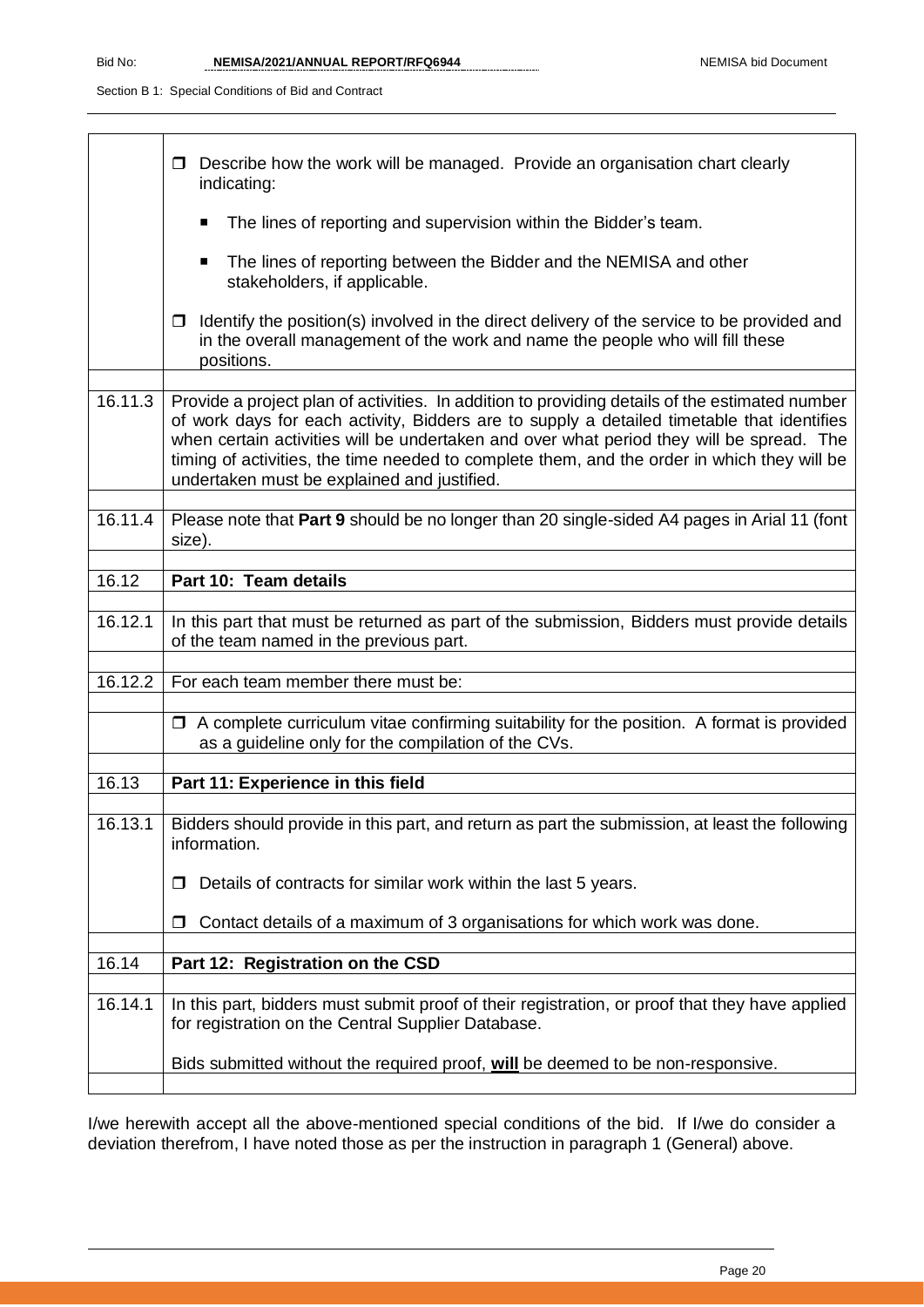| Bid No: | NEMISA/2021/ANNUAL REPORT/RFQ6944 |
|---------|-----------------------------------|
|         |                                   |

| Name of Bidder:      |  |
|----------------------|--|
| Signature of Bidder: |  |
| Date:                |  |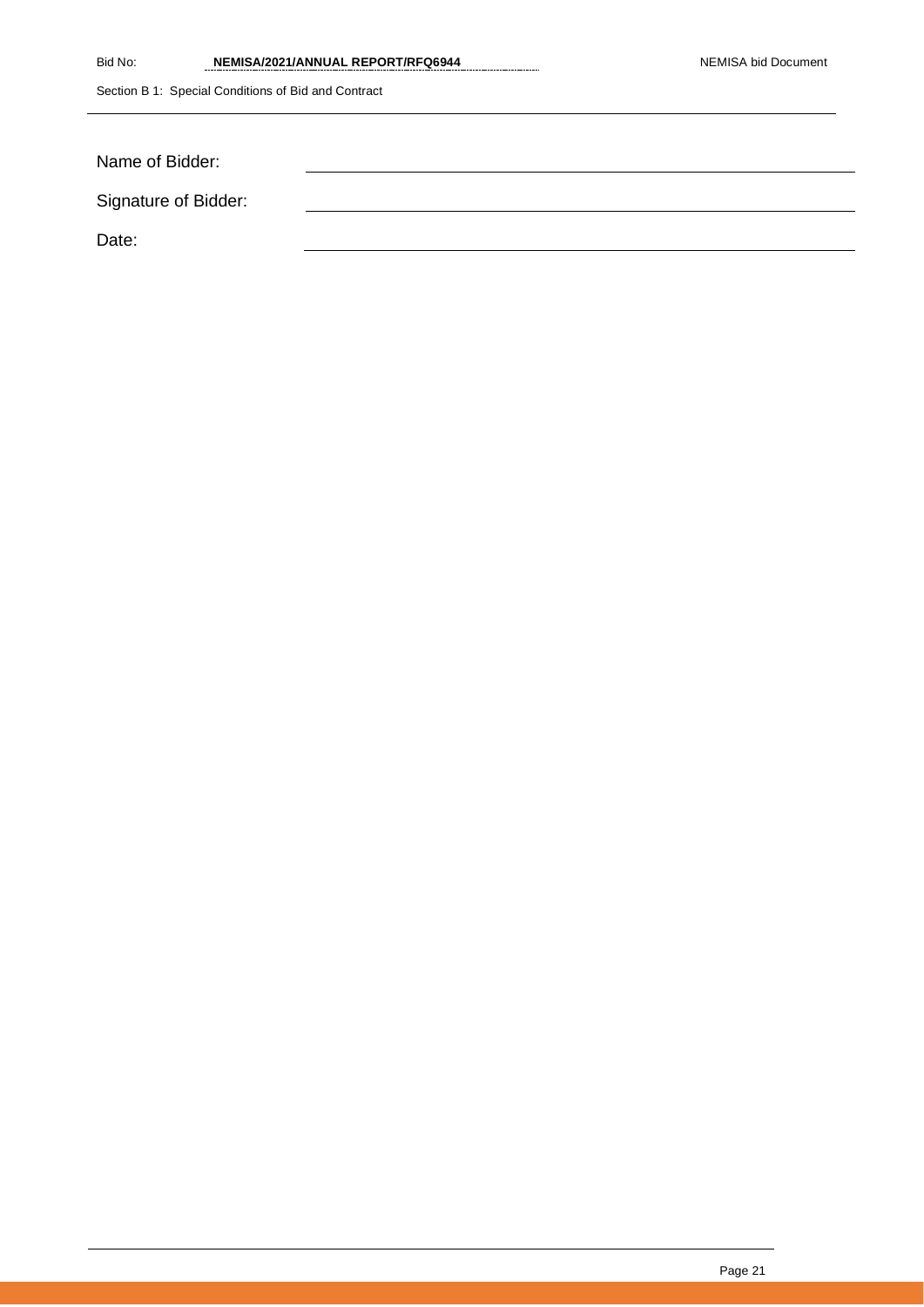Section B 2: Declaration of Interest

# **DECLARATION OF INTEREST Return as Part 3**

- 1. Any legal person, including persons employed by the State<sup>2</sup>, or persons having a kinship with persons employed by the State, including a blood relationship, may make an offer or offers in terms of this invitation to bid (includes a price bid, advertised competitive bid, limited bid or proposal). In view of possible allegations of favouritism, should the resulting bid, or part thereof, be awarded to persons employed by the State, or to persons connected with or related to them, it is required that the bidder or his/her authorised representative declare his/her position in relation to the evaluating/ adjudicating authority where –
- 1.1. The bidder is employed by the State; and/or
- 1.2. The bidder is a Management Board member of NEMISA and/or
- 1.3. The legal person on whose behalf the bidding document is signed, has a relationship with persons/a person who are/is involved in the evaluation and or adjudication of the bid(s), or where it is known that such a relationship exists between the person or persons for or on whose behalf the declarant acts and persons who are involved with the evaluation and or adjudication of the bid.
- 2. In order to give effect to the above, the following questionnaire must be completed and submitted with the bid.

| 2.1.   | Full Name of bidder or his or her<br>representative:                                                                                                                                                            |          |
|--------|-----------------------------------------------------------------------------------------------------------------------------------------------------------------------------------------------------------------|----------|
| 2.2.   | <b>Identity Number:</b>                                                                                                                                                                                         |          |
| 2.3.   | Position occupied in the Company<br>(director, trustee, shareholder,<br>$etc3$ :                                                                                                                                |          |
| 2.4.   | <b>Company Registration Number:</b>                                                                                                                                                                             |          |
| 2.5.   | Tax Reference Number:                                                                                                                                                                                           |          |
| 2.6.   | <b>VAT Registration Number:</b>                                                                                                                                                                                 |          |
| 2.6.1. | The names of all directors/ trustees/ shareholders/ members, their individual identity numbers,<br>tax reference numbers and, if applicable, employee/ persal numbers must be indicated in<br>paragraph 3 below |          |
| 2.7.   | Are you or any person connected with the bidder presently employed by the<br>State?                                                                                                                             | YES / NO |
| 2.7.1. | If so, furnish the following particulars                                                                                                                                                                        |          |
|        | Name of person/ director/<br>$\Box$<br>trustee/shareholder/member:                                                                                                                                              |          |
|        | Name of State institution at<br>⊓<br>which you or the person<br>connected to the bidder is<br>employed:                                                                                                         |          |
|        | Position occupied in the State<br>$\Box$<br>institution:                                                                                                                                                        |          |

- (b) Any municipality or municipal entity;
- (c) Provincial legislature;
- (d) National Assembly or the National Council of Provinces;
- (e) Parliament.

<sup>2</sup> "State" means

<sup>(</sup>a) Any national or provincial department, national or provincial public entity or constitutional institution within the meaning of the Public Finance Management Act, 1999 (Act No 1 of 1999);

<sup>3</sup> "Shareholder" means a person who owns shares in the company and is actively involved in the management of the enterprise or business and exercises control over the enterprise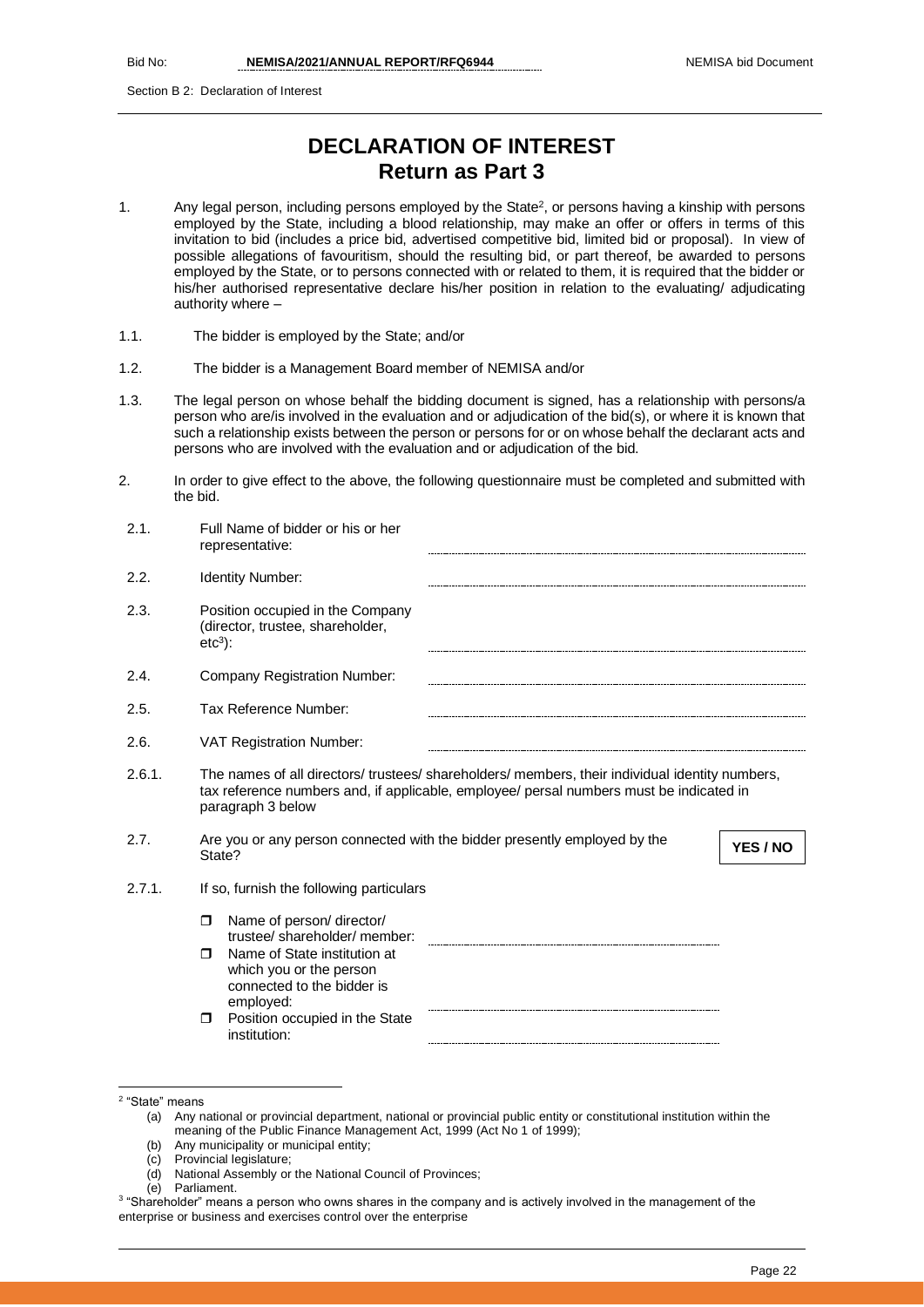Section B 2: Declaration of Interest

|             | Any other particulars:                                                                                                                                                                                                |          |
|-------------|-----------------------------------------------------------------------------------------------------------------------------------------------------------------------------------------------------------------------|----------|
|             |                                                                                                                                                                                                                       |          |
| 2.7.2.      | If you are presently employed by the state, did you obtain the appropriate authority<br>to undertake remunerative work outside employment in the public sector?                                                       | YES / NO |
| $2.7.2.1$ . | If yes, did you attach proof of such authority to the bid document?                                                                                                                                                   | YES / NO |
|             | (Note: Failure to submit proof of such authority, where applicable, may result in<br>the disqualification of the bid.)                                                                                                |          |
| 2.7.3.      | If no, furnish reasons for non-submission of such proof:                                                                                                                                                              |          |
| 2.8.        | Did you or your spouse, or any of the company's directors/shareholders/members<br>or their spouses conduct business with the State in the previous twelve (12)<br>months?                                             | YES / NO |
| 2.8.1.      | If so, furnish the following particulars.                                                                                                                                                                             |          |
| 2.9.        | Do you, or any person connected with the bidder, have any relationship (family,<br>friend, other) with a person employed by the State and who may be involved with<br>the evaluation and or adjudication of this bid? | YES / NO |
| 2.9.1.      | If so, furnish the following particulars.                                                                                                                                                                             |          |
| 2.10.       | Are you, or any person connected with the bidder, aware of any relationship<br>(family, friend, other) between the bidder and any person employed by the State                                                        | YES / NO |
| 2.10.1.     | who may be involved with the evaluation and or adjudication of this bid?<br>If so, furnish the following particulars.                                                                                                 |          |
|             |                                                                                                                                                                                                                       |          |
| 2.11.       | Do you or any of the directors/shareholders/members of the company have any<br>interest in any other related companies whether or not they are bidding for this<br>contract?                                          | YES / NO |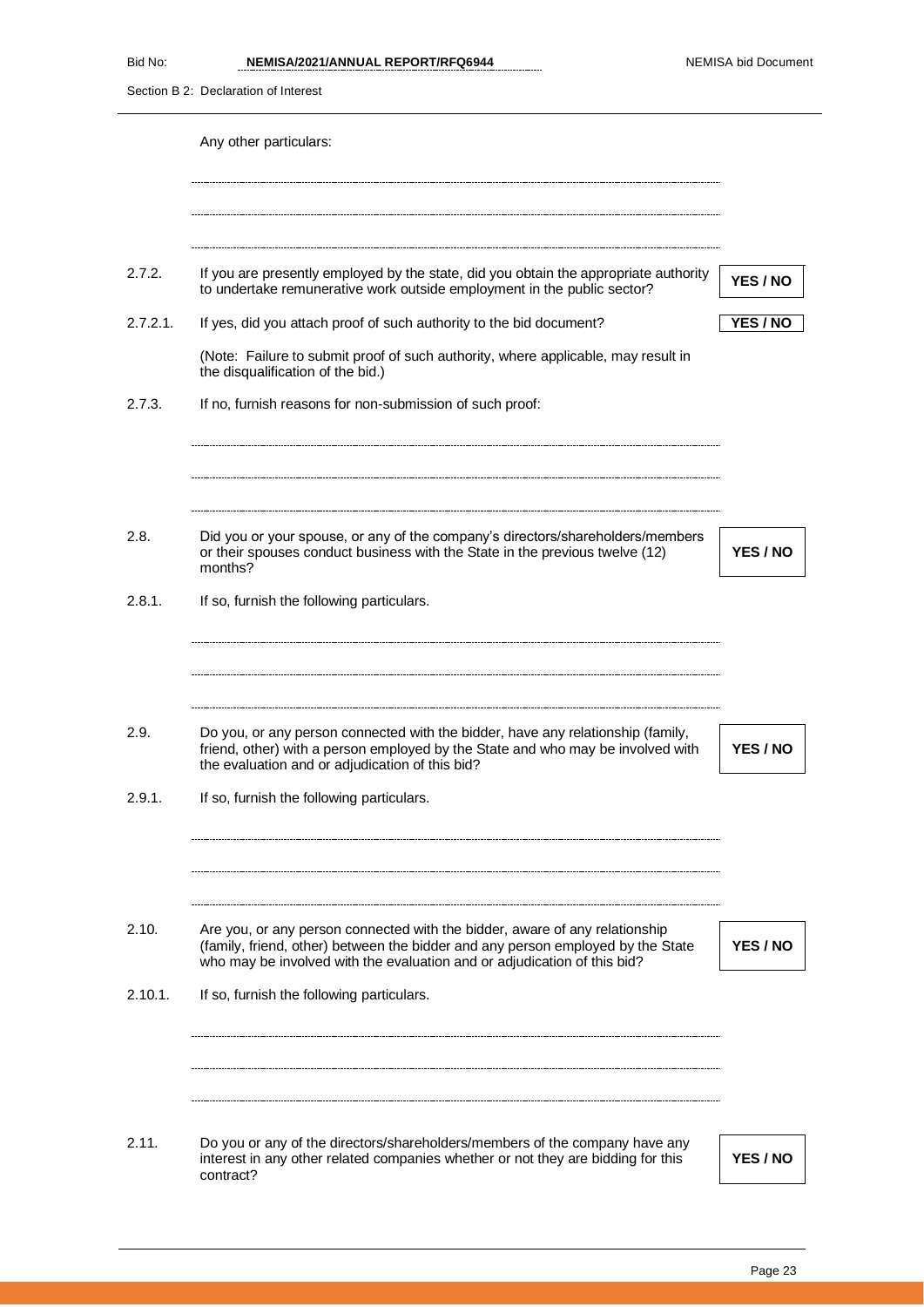| Bid No: | NEMISA/2021/ANNUAL REPORT/RFQ6944 | <b>NEMISA bid Document</b> |
|---------|-----------------------------------|----------------------------|
|         |                                   |                            |

Section B 2: Declaration of Interest

2.11.1. If so, furnish the following particulars.

3. Full details of directors/ trustees/ members/ shareholders.

| Full Name | <b>Identity Number</b> | Personal Tax<br>Reference No | State Employee<br>Number/ Persal<br>Number |
|-----------|------------------------|------------------------------|--------------------------------------------|
|           |                        |                              |                                            |
|           |                        |                              |                                            |
|           |                        |                              |                                            |
|           |                        |                              |                                            |
|           |                        |                              |                                            |
|           |                        |                              |                                            |
|           |                        |                              |                                            |
|           |                        |                              |                                            |
|           |                        |                              |                                            |
|           |                        |                              |                                            |

### **DECLARATION**

I, THE UNDERSIGNED (NAME)

CERTIFY THAT THE INFORMATION FURNISHED IN PARAGRAPHS 2 AND 3 ABOVE IS CORRECT. I ACCEPT THAT THE STATE MAY REJECT THE BID OR ACT AGAINST ME IN TERMS OF PARAGRAPH 23 OF THE GENERAL CONDITIONS OF CONTRACT SHOULD THIS DECLARATION PROVE TO BE FALSE.

Signature Date Date

Position Name of bidder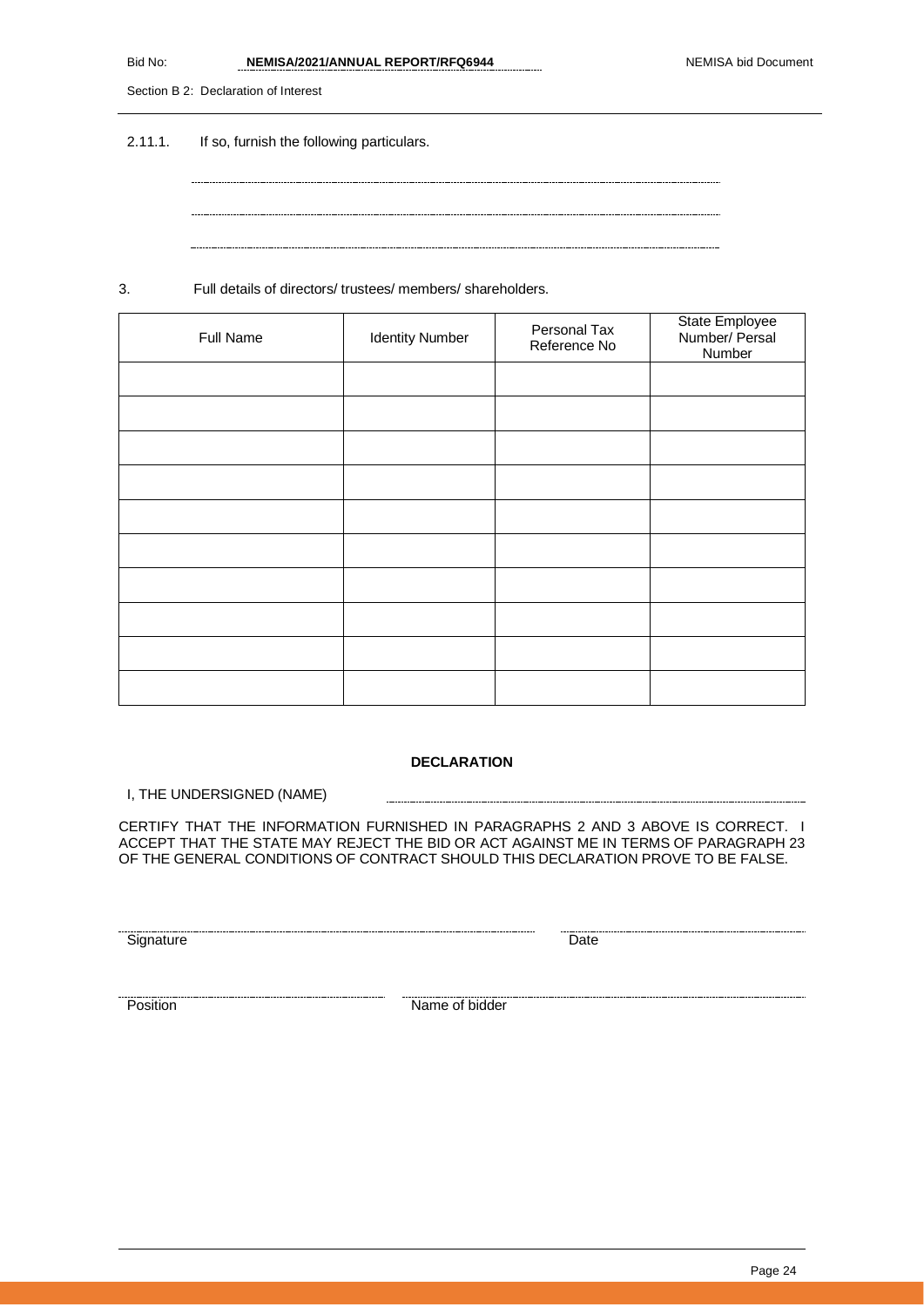Section B 3: Declaration of bidder's past SCM practices

# **DECLARATION OF BIDDER'S PAST SUPPLY CHAIN MANAGEMENT PRACTICES Return as Part 4**

1 This declaration will be used by institutions to ensure that when goods and services are being procured, all reasonable steps are taken to combat the abuse of the supply chain management system.

2 The bid of any bidder may be disregarded if that bidder, or any of its directors have:

- a. abused the NEMISA's supply chain management system;
- b. committed fraud or any other improper conduct in relation to such system; or
	- c. failed to perform on any previous contract.
- 3 In order to give effect to the above, the following questionnaire must be completed and submitted with the bid.

| <b>Item</b> | Question                                                                                                                                                                                                                                       | <b>Yes</b>    | <b>No</b>      |
|-------------|------------------------------------------------------------------------------------------------------------------------------------------------------------------------------------------------------------------------------------------------|---------------|----------------|
| 3.1         | Is the bidder or any of its directors listed on the National Treasury's database of<br>Restricted Suppliers as companies or persons prohibited from doing business with the                                                                    | Yes<br>$\Box$ | <b>No</b><br>П |
|             | public sector?                                                                                                                                                                                                                                 |               |                |
|             | (Companies or persons who are listed on this database were informed in writing<br>of this restriction by the Accounting Officer/ authority of the institution that<br>imposed the restriction after the audi alteram partem rule was applied). |               |                |
|             | The database of Restricted Suppliers now resides on the National Treasury's<br>website (www.reatury.gov.za) and can be accessed by clicking on its link at the<br>bottom of the homepage.                                                      |               |                |
| 3.1.1       | If so, furnish particulars:                                                                                                                                                                                                                    |               |                |
| 3.2         | Is the bidder or any of its directors listed on the Register for Tender Defaulters in terms                                                                                                                                                    | Yes           | No.            |
|             | of section 29 of the Prevention and Combating of Corrupt Activities Act (No 12 of 2004)?                                                                                                                                                       | П             | П              |
|             | The Register for Tender Defaulters can be accessed on the National Treasury's<br>website, (www.treasury.gov.za) by clicking on its link at the bottom of the<br>homepage.                                                                      |               |                |
| 3.2.1       | If so, furnish particulars:                                                                                                                                                                                                                    |               |                |
| 3.3         | Was the bidder or any of its directors convicted by a court of law (including a court outside                                                                                                                                                  | Yes           | No.            |
|             | of the Republic of South Africa) for fraud or corruption during the past five years?                                                                                                                                                           | □             | □              |
| 3.3.1       | If so, furnish particulars:                                                                                                                                                                                                                    |               |                |
| 3.4         | Was any contract between the bidder and any organ of state terminated during the past                                                                                                                                                          | Yes           | No.            |
|             | five years on account of failure to perform on or comply with the contract?                                                                                                                                                                    | □             | □              |
| 3.4.1       | If so, furnish particulars:                                                                                                                                                                                                                    |               |                |

### **CERTIFICATION**

I, THE UNDERSIGNED (FULL NAME) ……………… CERTIFY THAT THE INFORMATION FURNISHED ON THIS DECLARATION FORM IS TRUE AND CORRECT.

I ACCEPT THAT, IN ADDITION TO CANCELLATION OF A CONTRACT, ACTION MAY BE TAKEN AGAINST ME SHOULD THIS DECLARATION PROVE TO BE FALSE.

Signature Date

Position Name of Bidder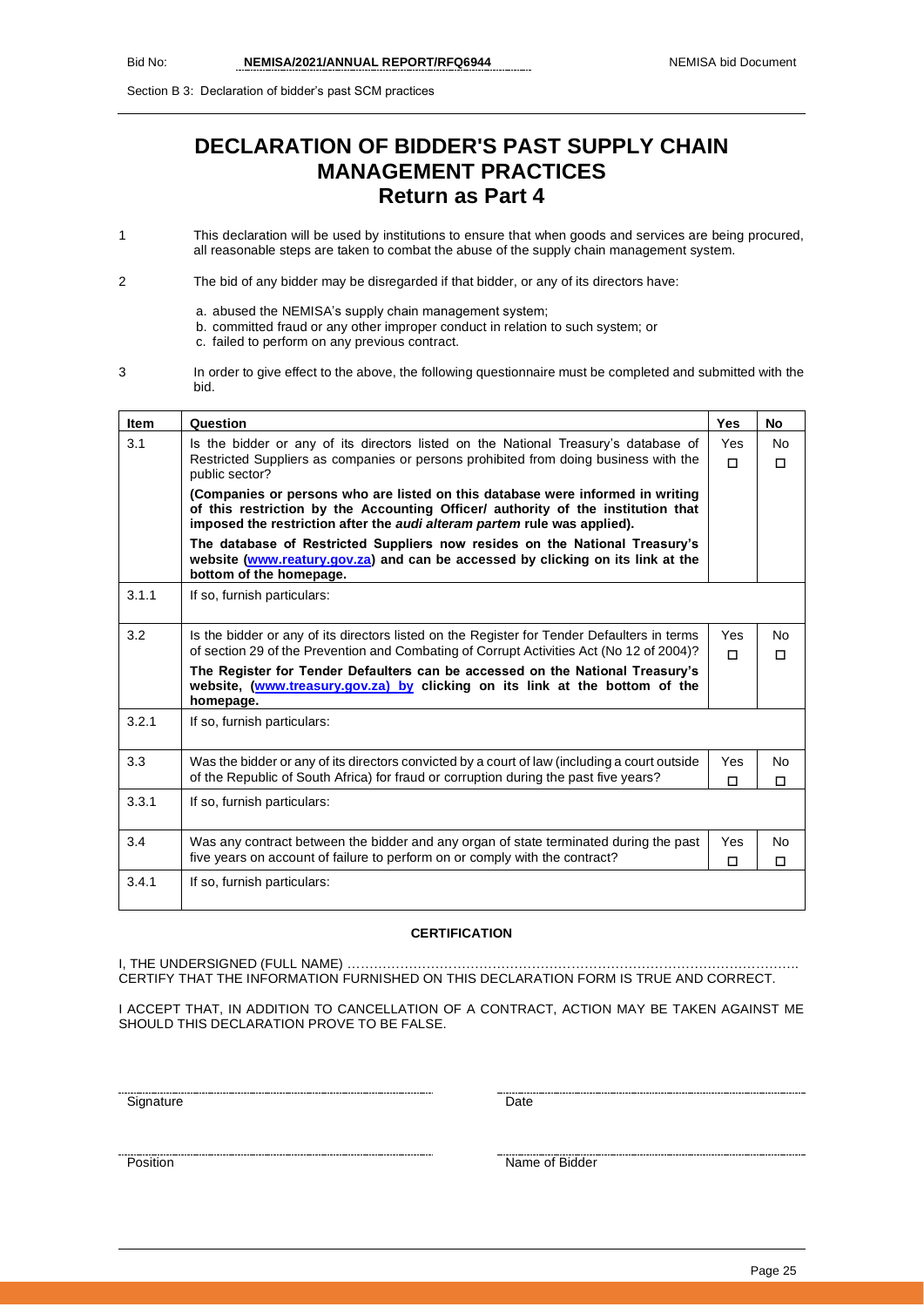Section B 4: Certificate of Independent Bid Determination

# **CERTIFICATE OF INDEPENDENT BID DETERMINATION Return as Part 5**

I, the undersigned, in submitting the accompanying bid:

### NEMISA/2021/ANNUAL REPORT/RFQ6944 - REQUEST FOR QUOTATION FOR DESIGN, LAYOUT AND PRINTING OF ANNUAL REPORT

(Bid Number and Description)

in response to the invitation for the bid made by:

NEMISA

(Name of Institution)

do hereby make the following statements that I certify to be true and complete in every respect:

I certify, on behalf of: \_\_\_\_\_\_\_\_\_\_\_\_\_\_\_\_\_\_\_\_\_\_\_\_\_\_\_\_\_\_\_\_\_\_\_\_\_\_\_\_\_\_\_\_\_\_\_\_\_\_that:

(Name of Bidder)

- 1. I have read and I understand the contents of this Certificate;
- 2. I understand that the accompanying bid will be disqualified if this Certificate is found not to be true and complete in every respect;
- 3. I am authorized by the bidder to sign this Certificate, and to submit the accompanying bid, on behalf of the bidder;
- 4. Each person whose signature appears on the accompanying bid has been authorized by the bidder to determine the terms of, and to sign the bid, on behalf of the bidder;
- 5. For the purposes of this Certificate and the accompanying bid, I understand that the word "competitor" shall include any individual or organization, other than the bidder, whether or not affiliated with the bidder, who:
	- $\Box$  has been requested to submit a bid in response to this bid invitation;
	- $\Box$  could potentially submit a bid in response to this bid invitation, based on their qualifications, abilities or experience; and
	- $\square$  provides the same goods and services as the bidder and/or is in the same line of business as the bidder
- 6. The bidder has arrived at the accompanying bid independently from, and without consultation, communication, agreement or arrangement with any competitor. However communication between partners in a joint venture or consortium<sup>4</sup> will not be construed as collusive bidding.
- 7. In particular, without limiting the generality of paragraphs 6 above, there has been no consultation, communication, agreement or arrangement with any competitor regarding:

<sup>4</sup> Joint venture or Consortium means an association of persons for the purpose of combining their expertise, property, capital, efforts, skill and knowledge in an activity for the execution of a contract.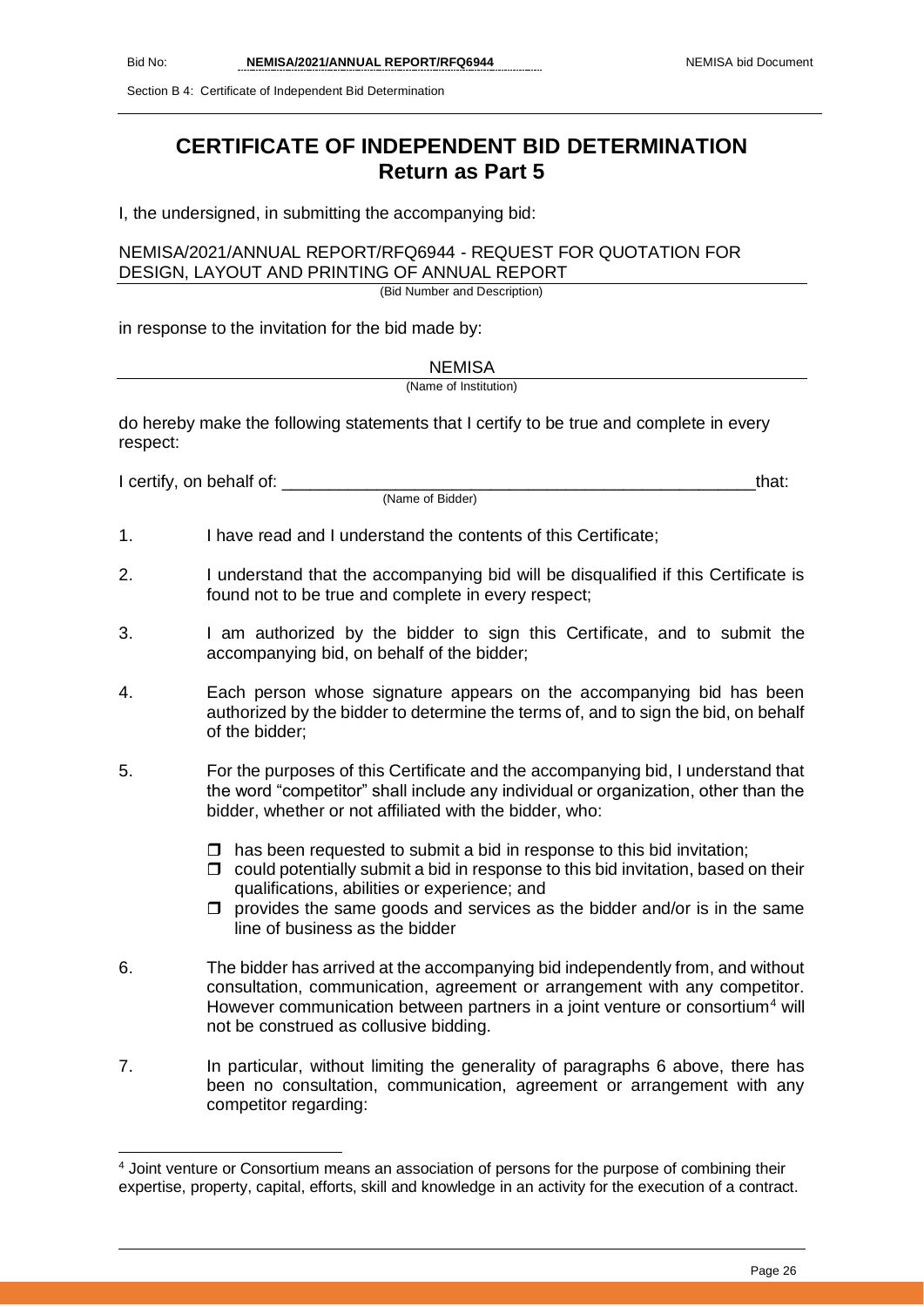Section B 4: Certificate of Independent Bid Determination

- $\square$  prices:
- $\square$  geographical area where product or service will be rendered (market allocation)
- $\Box$  methods, factors or formulas used to calculate prices;
- $\Box$  the intention or decision to submit or not to submit, a bid;
- $\Box$  the submission of a bid which does not meet the specifications and conditions of the bid; or
- $\Box$  bidding with the intention not to win the bid.
- 8. In addition, there have been no consultations, communications, agreements or arrangements with any competitor regarding the quality, quantity, specifications and conditions or delivery particulars of the products or services to which this bid invitation relates.
- 9. The terms of the accompanying bid have not been, and will not be, disclosed by the bidder, directly or indirectly, to any competitor, prior to the date and time of the official bid opening or of the awarding of the contract.
- 10. I am aware that, in addition and without prejudice to any other remedy provided to combat any restrictive practices related to bids and contracts, bids that are suspicious will be reported to the Competition Commission for investigation and possible imposition of administrative penalties in terms of section 59 of the Competition Act No 89 of 1998 and or may be reported to the National Prosecuting Authority (NPA) for criminal investigation and or may be restricted from conducting business with the public sector for a period not exceeding ten (10) years in terms of the Prevention and Combating of Corrupt Activities Act No 12 of 2004 or any other applicable legislation.

…………………………………………………. …………………………………

………………………………………………… ………………………………… Signature Date Date

Position **Name of Bidder** Name of Bidder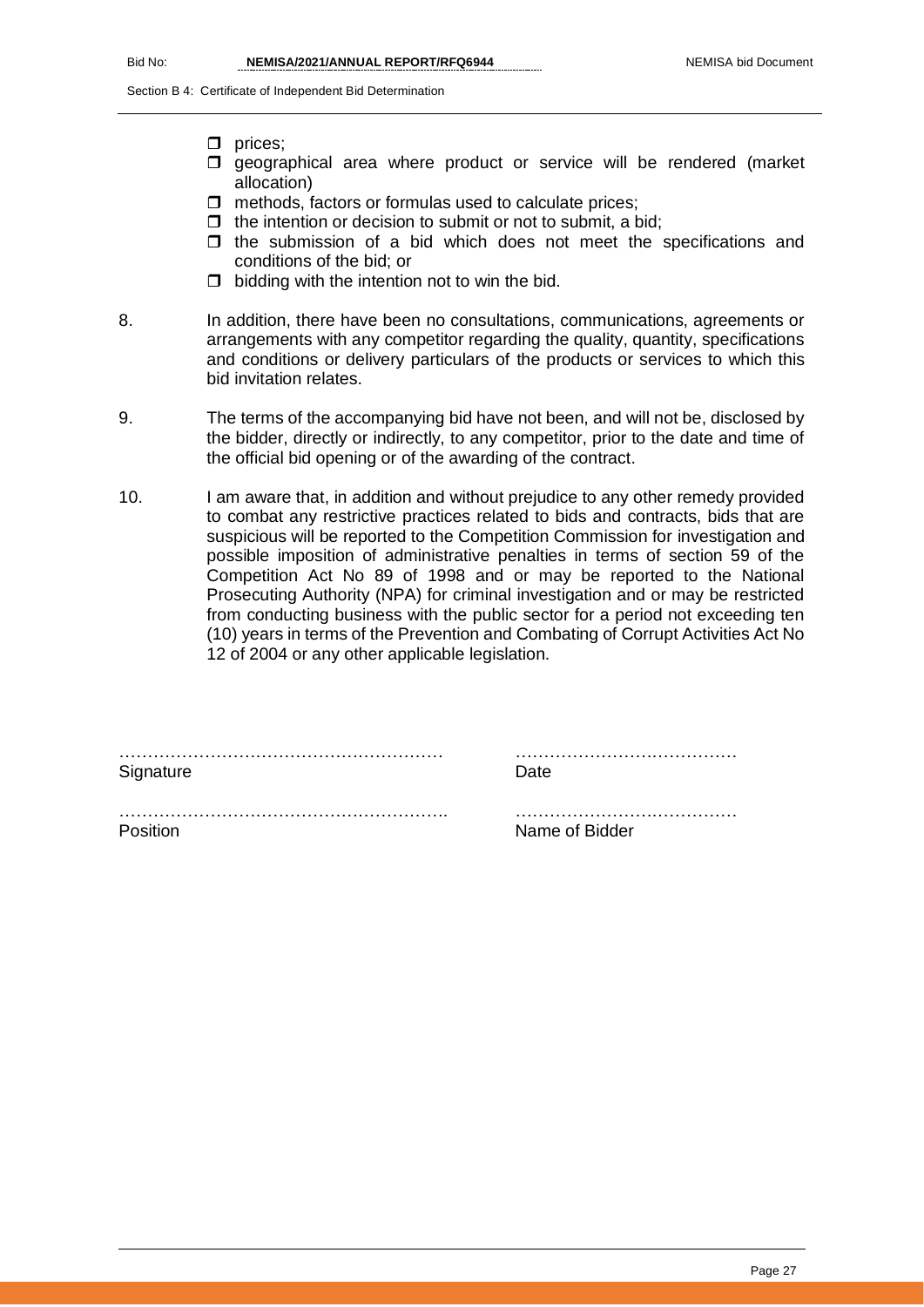# **PREFERENCE POINTS CLAIM FORM IN TERMS OF THE PREFERENTIAL PROCUREMENT REGULATIONS 2017**

# **Return as Part 6**

### **NB: BEFORE COMPLETING THIS FORM, BIDDERS MUST STUDY THE GENERAL CONDITIONS, DEFINITIONS AND DIRECTIVES APPLICABLE IN RESPECT OF B-BBEE, AS PRESCRIBED IN THE PREFERENTIAL PROCUREMENT REGULATIONS, 2017.**

### **1. GENERAL CONDITIONS**

- 1.1 The following preference point systems are applicable to all bids:
	- the 80/20 system for requirements with a Rand value of up to R50 000 000 (all applicable taxes included); and
	- the 90/10 system for requirements with a Rand value above R50 000 000 (all applicable taxes included).
- 1.2 The value of this bid is estimated to not exceed R50 000 000 (all applicable taxes included) and therefore the 80/20 preference point system shall be applicable;
- 1.3 Points for this bid shall be awarded for:
	- (a) Price; and
	- (b) B-BBEE Status Level of Contributor.
- 1.4 The maximum points for this bid are allocated as follows:

|                                                   | <b>POINTS</b> |
|---------------------------------------------------|---------------|
| PRICE                                             | 80            |
| <b>B-BBEE Status Level of Contributor</b>         | 20            |
| Total points for Price and B-BBEE must not exceed | 100           |

- 1.5 Failure on the part of a bidder to submit proof of B-BBEE Status level of contributor together with the bid, will be interpreted to mean that preference points for B-BBEE status level of contribution are not claimed.
- 1.6 The purchaser reserves the right to require of a bidder, either before a bid is adjudicated or at any time subsequently, to substantiate any claim in regard to preferences, in any manner required by the purchaser.

### **2. DEFINITIONS**

- (a) **"B-BBEE"** means broad-based black economic empowerment as defined in section 1 of the Broad-Based Black Economic Empowerment Act;
- (b) "**B-BBEE status level of contributor"** means the B-BBEE status of an entity in terms of a code of good practice on black economic empowerment, issued in terms of section 9(1) of the Broad-Based Black Economic Empowerment Act;
- (c) **"bid"** means a written offer in a prescribed or stipulated form in response to an invitation by an organ of state for the provision of goods or services, through price quotations, advertised competitive bidding processes or proposals;
- (d) **"Broad-Based Black Economic Empowerment Act"** means the Broad-Based Black Economic Empowerment Act, 2003 (Act No. 53 of 2003);
- (e) **"EME"** means an Exempted Micro Enterprise in terms of a code of good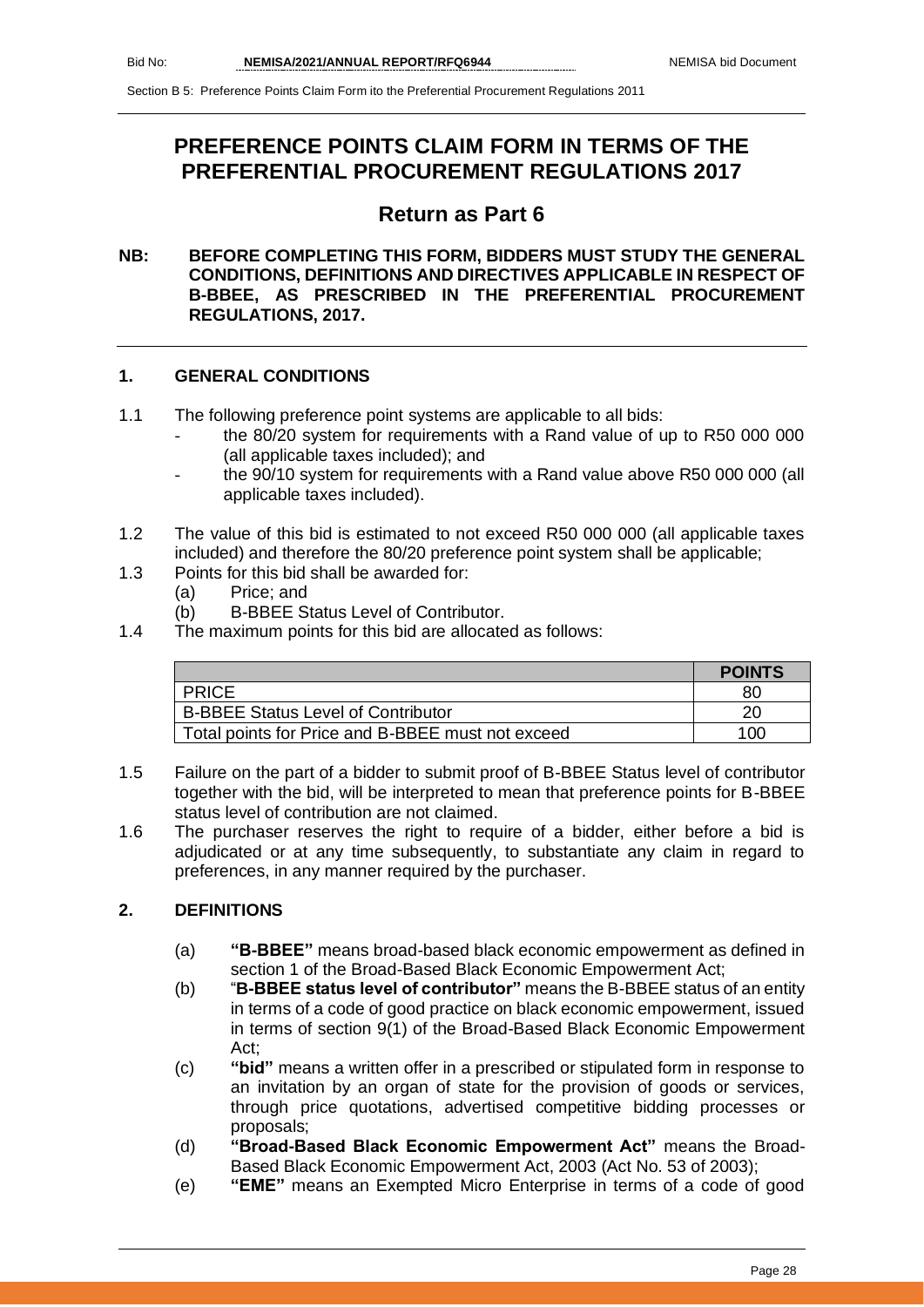practice on black economic empowerment issued in terms of section 9 (1) of the Broad-Based Black Economic Empowerment Act;

- (f) **"functionality"** means the ability of a tenderer to provide goods or services in accordance with specifications as set out in the tender documents.
- (g) **"prices"** includes all applicable taxes less all unconditional discounts;
- (h) **"proof of B-BBEE status level of contributor"** means:
	- 1) B-BBEE Status level certificate issued by an authorized body or person;
	- 2) A sworn affidavit as prescribed by the B-BBEE Codes of Good Practice;
	- 3) Any other requirement prescribed in terms of the B-BBEE Act;
- (i) **"QSE"** means a qualifying small business enterprise in terms of a code of good practice on black economic empowerment issued in terms of section 9 (1) of the Broad-Based Black Economic Empowerment Act;
- *(j)* **"rand value"** means the total estimated value of a contract in Rand, calculated at the time of bid invitation, and includes all applicable taxes;

### **3. POINTS AWARDED FOR PRICE**

### **3.1 THE 80/20 OR 90/10 PREFERENCE POINT SYSTEMS**

A maximum of 80 or 90 points is allocated for price on the following basis:

|             | 80/20                                                     | or                                                 | 90/10                                                     |
|-------------|-----------------------------------------------------------|----------------------------------------------------|-----------------------------------------------------------|
|             | $P_S = 80 \left( 1 - \frac{Pt - P \min P}{ \min} \right)$ | or                                                 | $P_s = 90 \left( 1 - \frac{Pt - P \min P}{ \min} \right)$ |
| Where<br>Ps |                                                           | Points scored for price of bid under consideration |                                                           |

Pt = Price of bid under consideration

Pmin = Price of lowest acceptable bid

### **4. POINTS AWARDED FOR B-BBEE STATUS LEVEL OF CONTRIBUTOR**

4.1 In terms of Regulation 6 (2) and 7 (2) of the Preferential Procurement Regulations, preference points must be awarded to a bidder for attaining the B-BBEE status level of contribution in accordance with the table below:

| <b>B-BBEE Status Level of</b><br><b>Contributor</b> | <b>Number of points</b><br>(90/10 system) | <b>Number of points</b><br>(80/20 system) |
|-----------------------------------------------------|-------------------------------------------|-------------------------------------------|
|                                                     | 10                                        | 20                                        |
|                                                     |                                           | 18                                        |
| 3                                                   | 6                                         | 14                                        |
|                                                     | 5                                         | 12                                        |
| 5                                                   |                                           | 8                                         |
| ิค                                                  |                                           |                                           |
|                                                     | າ                                         |                                           |
|                                                     |                                           |                                           |
| Non-compliant contributor                           |                                           |                                           |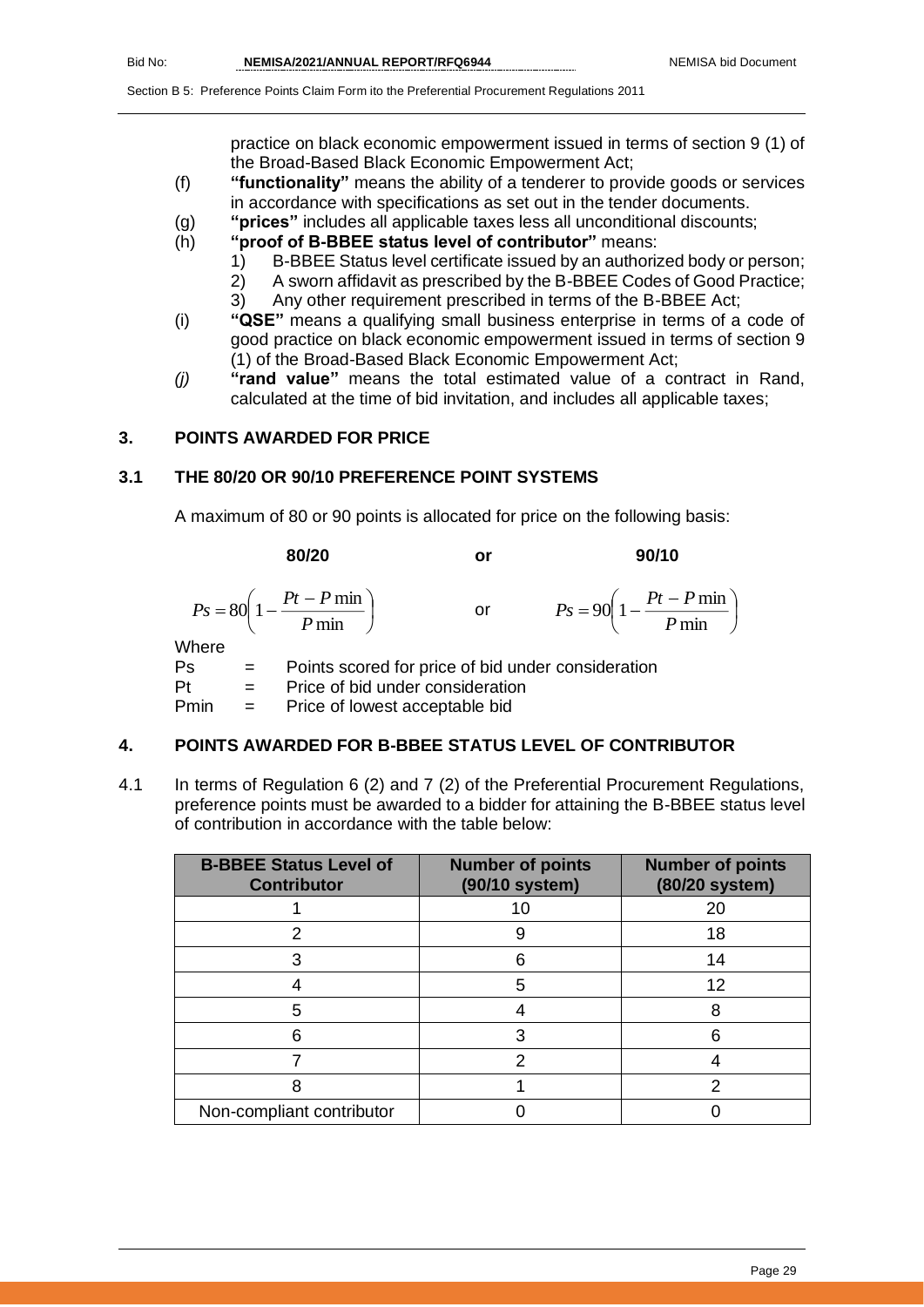### **5. BID DECLARATION**

5.1 Bidders who claim points in respect of B-BBEE Status Level of Contribution must complete the following:

### **6. B-BBEE STATUS LEVEL OF CONTRIBUTOR CLAIMED IN TERMS OF PARAGRAPHS 1.4 AND 4.1**

6.1 B-BBEE Status Level of Contributor:= ………….…… (maximum of 10 or 20 points) (Points claimed in respect of paragraph 6.1 must be in accordance with the table reflected in paragraph 4.1 and must be substantiated by relevant proof of B-BBEE status level of contributor.

### **7. SUB-CONTRACTING**

7.1 Will any portion of the contract be sub-contracted?

|       | (Tick applicable box) |  |
|-------|-----------------------|--|
| YFS I | NO.                   |  |

- 7.1.1 If yes, indicate:
	- i) What percentage of the contract will be subcontracted? ..........................%
	- ii) The name of the sub-contractor …………………..………….…………………….
	- iii) The B-BBEE status level of the sub-contractor .................................…………..
	- iv) Whether the sub-contractor is an EME or QSE

### *(Tick applicable box***)**

| ΞS | $\cdot$ $\sim$ |  |
|----|----------------|--|
|    |                |  |

v) Specify, by ticking the appropriate box, if subcontracting with an enterprise in terms of the Preferential Procurement Regulations,2017:

| Designated Group: An EME or QSE which is at last 51%    | <b>EME</b> | <b>QSE</b> |
|---------------------------------------------------------|------------|------------|
| owned by:                                               |            |            |
| <b>Black people</b>                                     |            |            |
| Black people who are youth                              |            |            |
| Black people who are women                              |            |            |
| Black people with disabilities                          |            |            |
| Black people living in rural or underdeveloped areas or |            |            |
| townships                                               |            |            |
| Cooperative owned by black people                       |            |            |
| Black people who are military veterans                  |            |            |
| OR                                                      |            |            |
| Any EME                                                 |            |            |
| Any QSE                                                 |            |            |

### 8. **DECLARATION WITH REGARD TO COMPANY/ FIRM**

8.1 Name of company/firm: ….……………………………………………………………….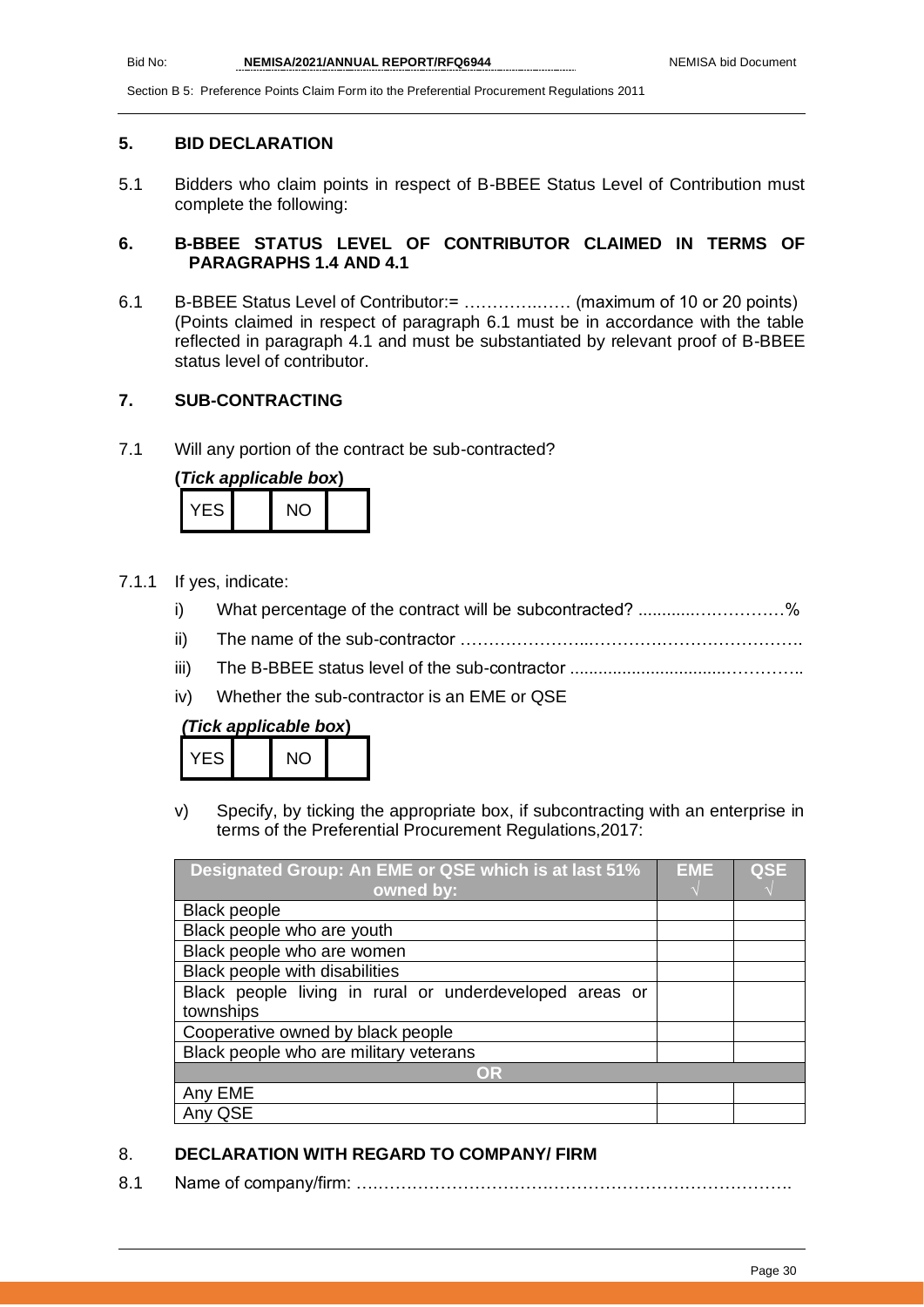- 8.2 VAT registration number: …..……………………………….……………………………
- 8.3 Company registration number: ……….……..…………….…………………………….
- 8.4 TYPE OF COMPANY/ FIRM

### **(***Tick applicable box***)**

- Partnership/ Joint Venture/ Consortium
- One person business/ sole propriety
- Close corporation
- Company
- (Pty) Limited

### 8.5 DESCRIBE PRINCIPAL BUSINESS ACTIVITIES

……………………………………………………………………………………………… ……………………………………………………………………………………………… ……………………………………………………………………………………………… ………………………………………………………………………………………….…..

### 8.6 COMPANY CLASSIFICATION

### **(***Tick applicable box***)**

- Manufacturer
- **Supplier**
- Professional service provider
- $\Box$  Other service providers, e.g. transporter, etc.
- 8.7 Total number of years the company/firm has been in business: …..…………………
- 8.8 I/ we, the undersigned, who is/ are duly authorised to do so on behalf of the company/firm, certify that the points claimed, based on the B-BBE status level of contributor indicated in paragraphs 1.4 and 6.1 of the foregoing certificate, qualifies the company/ firm for the preference(s) shown and I/ we acknowledge that:
	- i) The information furnished is true and correct;
	- ii) The preference points claimed are in accordance with the General Conditions as indicated in paragraph 1 of this form;
	- iii) In the event of a contract being awarded as a result of points claimed as shown in paragraphs 1.4 and 6.1, the contractor may be required to furnish documentary proof to the satisfaction of the purchaser that the claims are correct;
	- iv) If the B-BBEE status level of contributor has been claimed or obtained on a fraudulent basis or any of the conditions of contract have not been fulfilled, the purchaser may, in addition to any other remedy it may have –
		- (a) disqualify the person from the bidding process;
		- (b) recover costs, losses or damages it has incurred or suffered as a result of that person's conduct;
		- (c) cancel the contract and claim any damages which it has suffered as a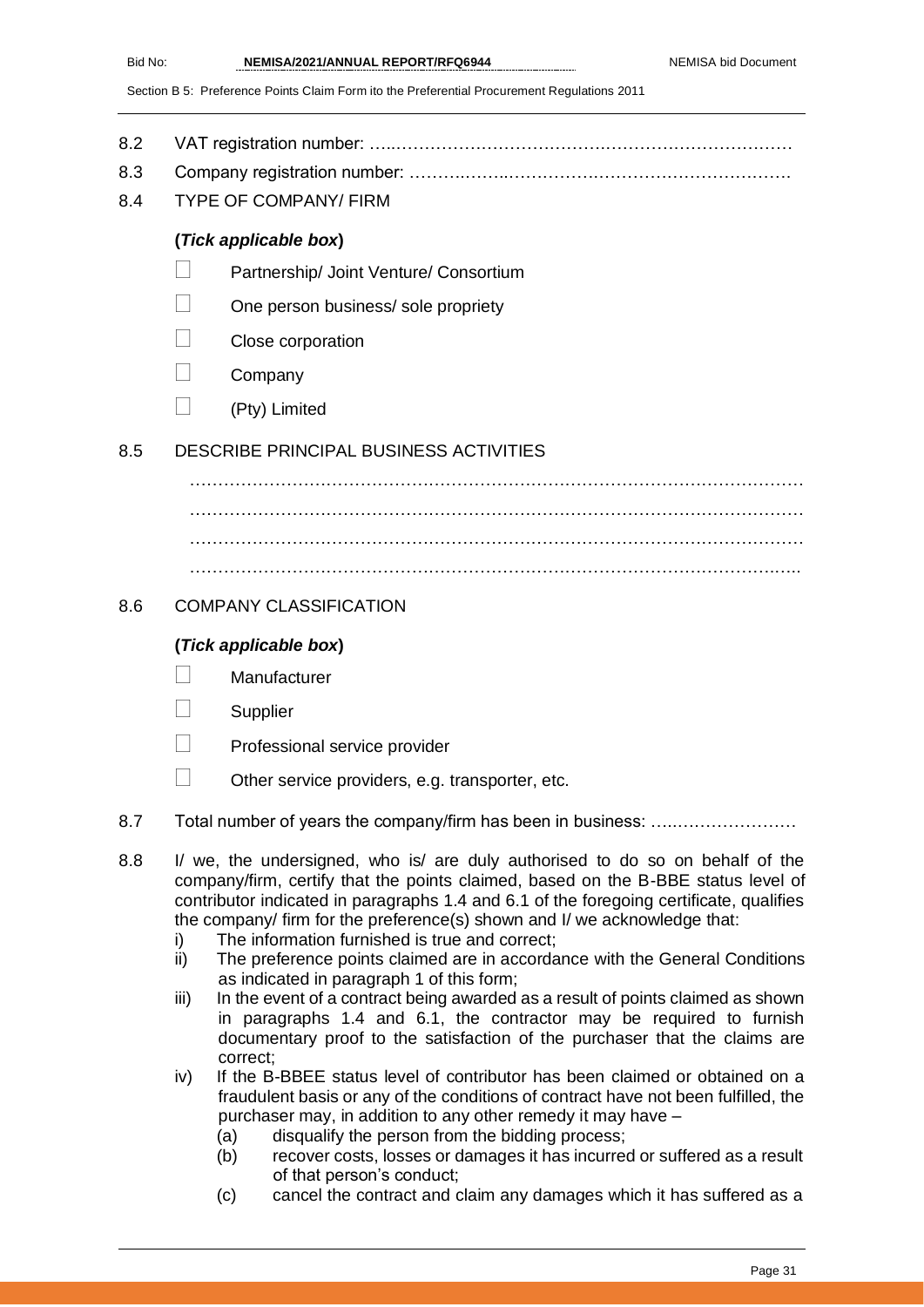result of having to make less favourable arrangements due to such cancellation;

- (d) recommend that the bidder or contractor, its shareholders and directors, or only the shareholders and directors who acted on a fraudulent basis, be restricted by the National Treasury from obtaining business from any organ of state for a period not exceeding 10 years, after the *audi alteram partem* (hear the other side) rule has been applied; and
- (e) forward the matter for criminal prosecution.

| <b>WITNESSES</b> | SIGNATURE(S) OF BIDDERS(S)<br>DATE:<br>. |
|------------------|------------------------------------------|
|                  | ADDRESS:                                 |
| റ                |                                          |
|                  |                                          |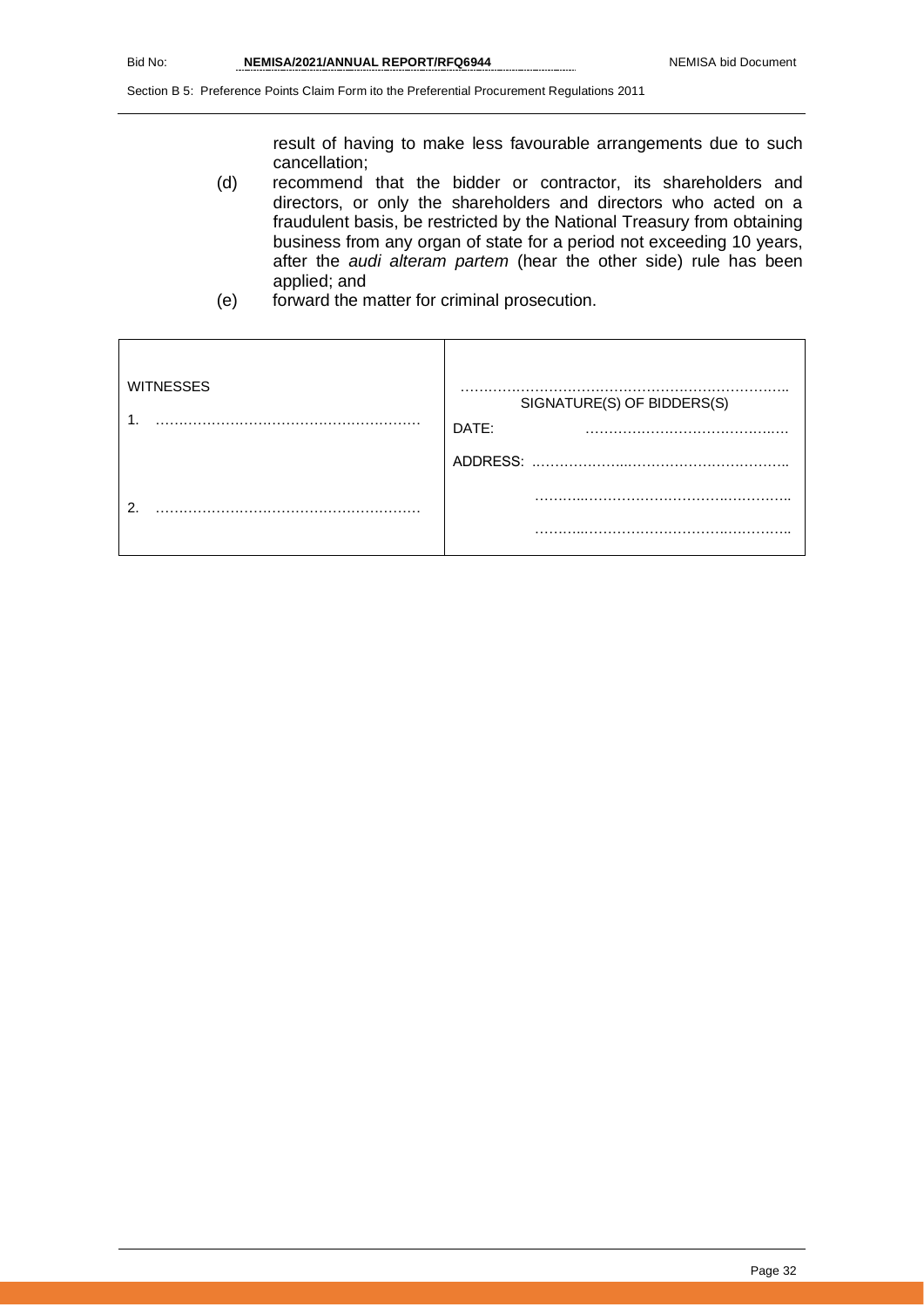Section B 6: Invitation to Bid

# **INVITATION TO BID Return as Part 7**

### **YOU ARE HEREBY INVITED TO BID FOR REQUIREMENT OF NEMISA**

| NEMISA/2021/ANNUAL<br><b>BID NO</b><br>REPORT/RFQ6944                                                                                                 |                                                                                                   | <b>CLOSING</b><br><b>DATE</b>                                                                                                                         | Thursday 17 JUNE 2021 | <b>CLOSING</b><br><b>TIME</b> | 11:00     |  |
|-------------------------------------------------------------------------------------------------------------------------------------------------------|---------------------------------------------------------------------------------------------------|-------------------------------------------------------------------------------------------------------------------------------------------------------|-----------------------|-------------------------------|-----------|--|
|                                                                                                                                                       |                                                                                                   | REQUEST FOR QUOTATION FOR DESIGN, LAYOUT AND PRINTING OF ANNUAL REPORT                                                                                |                       |                               |           |  |
|                                                                                                                                                       |                                                                                                   |                                                                                                                                                       |                       |                               |           |  |
|                                                                                                                                                       |                                                                                                   | All Bidders must furnish the following particulars and include it in their submission<br>(Failure to do so may result in your bid being disqualified) |                       |                               |           |  |
| Name of Bidder:                                                                                                                                       |                                                                                                   |                                                                                                                                                       |                       |                               |           |  |
| Postal address:                                                                                                                                       |                                                                                                   |                                                                                                                                                       |                       |                               |           |  |
| Street address:                                                                                                                                       |                                                                                                   |                                                                                                                                                       |                       |                               |           |  |
|                                                                                                                                                       |                                                                                                   |                                                                                                                                                       |                       |                               |           |  |
| Telephone number:                                                                                                                                     |                                                                                                   | Code                                                                                                                                                  |                       |                               |           |  |
| Cellular number:                                                                                                                                      |                                                                                                   |                                                                                                                                                       |                       |                               |           |  |
| Facsimile number:                                                                                                                                     |                                                                                                   | Code                                                                                                                                                  |                       |                               |           |  |
| e-Mail address:                                                                                                                                       |                                                                                                   |                                                                                                                                                       |                       |                               |           |  |
| VAT Registration No:                                                                                                                                  |                                                                                                   |                                                                                                                                                       |                       |                               |           |  |
|                                                                                                                                                       |                                                                                                   | TAX COMPLIANCE REQUIREMENTS (Tick applicable box)                                                                                                     |                       |                               |           |  |
| <b>Printed TCS</b>                                                                                                                                    |                                                                                                   | <b>SARS PIN</b>                                                                                                                                       |                       |                               | CSD No    |  |
| (Tick applicable box)                                                                                                                                 |                                                                                                   | PROOF OF B-BBEE STATUS LEVEL SUBMITTED?                                                                                                               |                       | <b>YES</b>                    | <b>NO</b> |  |
|                                                                                                                                                       | <b>B-BBEE Status Level Verification Certificate</b><br><b>B-BBEE Status Level Sworn Affidavit</b> |                                                                                                                                                       |                       |                               |           |  |
|                                                                                                                                                       |                                                                                                   | WHO WAS THE CERTIFICATE ISSUED BY? (Tick applicable box)                                                                                              |                       |                               |           |  |
| An Accounting Officer as contemplated in the Close Corporation Act (CCA)?                                                                             |                                                                                                   |                                                                                                                                                       |                       |                               |           |  |
|                                                                                                                                                       |                                                                                                   | A verification Agency accredited by the South African National Accreditation System (SANAS)?                                                          |                       |                               |           |  |
| A registered Auditor?                                                                                                                                 |                                                                                                   |                                                                                                                                                       |                       |                               |           |  |
| NOTE: A B-BBEE Status Level Certificate/ Sworn Affidavit (For EMEs or QSEs) must be submitted in order to<br>qualify for preference points for B-BBEE |                                                                                                   |                                                                                                                                                       |                       |                               |           |  |

### **Contact details of Bidder's representative:**

| Name and Surname  |      |                                       |  |
|-------------------|------|---------------------------------------|--|
| Telephone number: | Code | Number                                |  |
| Cellular number:  |      |                                       |  |
| Facsimile number: | Code | Number<br>--------------------------- |  |
| e-Mail address:   |      |                                       |  |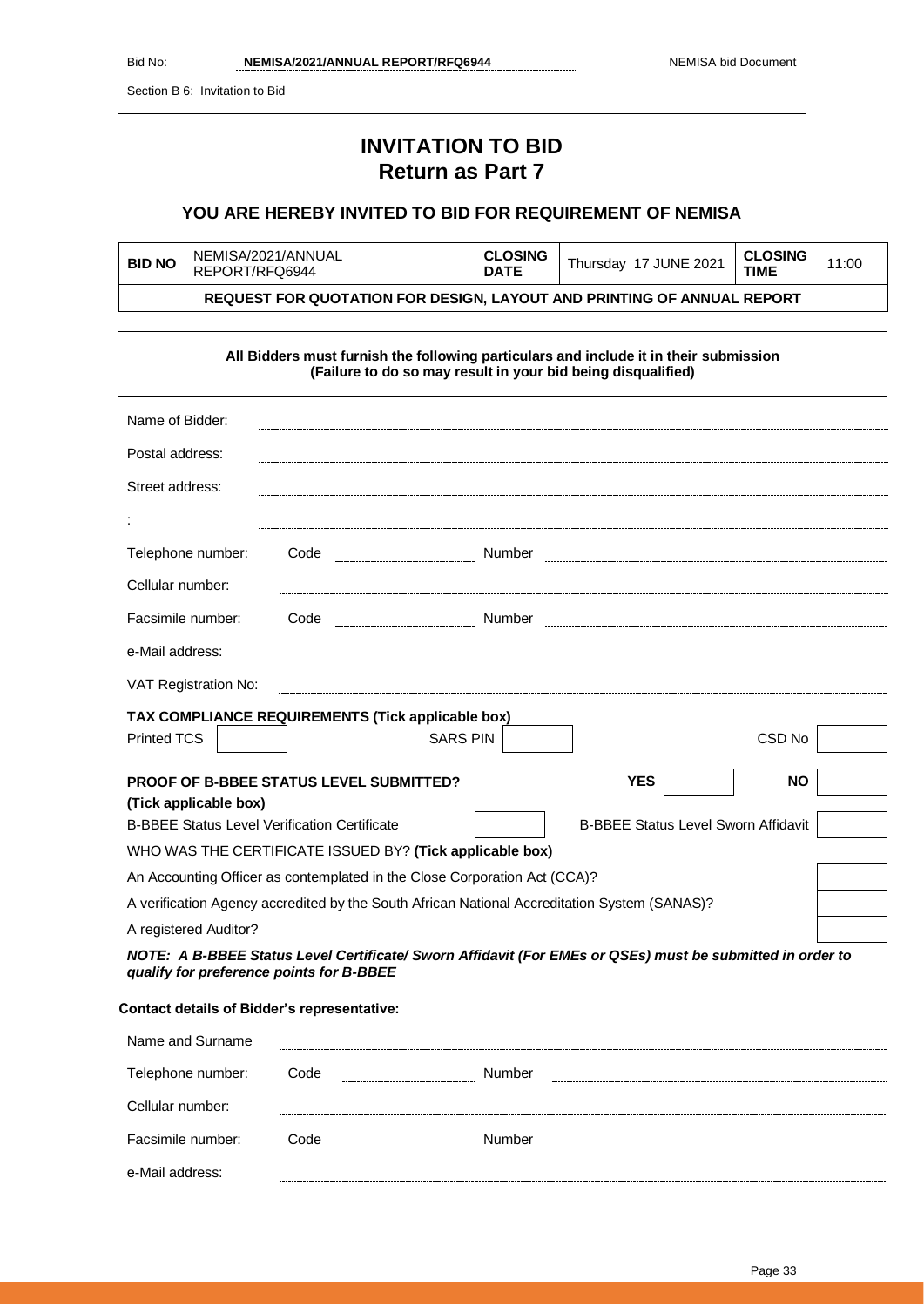Section B 6: Invitation to Bid

### **Confirmation**

Are you the accredited representative in South Africa for the services offered by you? **YES / NO**

### **Declaration**

I/ We have examined the information provided in your bid documents and offer to undertake the work prescribed in accordance with the requirements as set out in the bid document. The prices quoted in this bid are valid for the stipulated period. I/ We confirm the availability of the proposed team members. I/ We confirm that this bid will remain binding upon us and may be accepted by you at any time before the expiry date.

| <b>Signature of Bidder:</b>                   |   |          |
|-----------------------------------------------|---|----------|
| Date:                                         |   |          |
| Are you duly authorised to commit the Bidder? |   | YES / NO |
| Capacity under which this bid is signed       |   |          |
|                                               |   |          |
| TOTAL BID PRICE (INCLUSIVE OF VAT)            | R |          |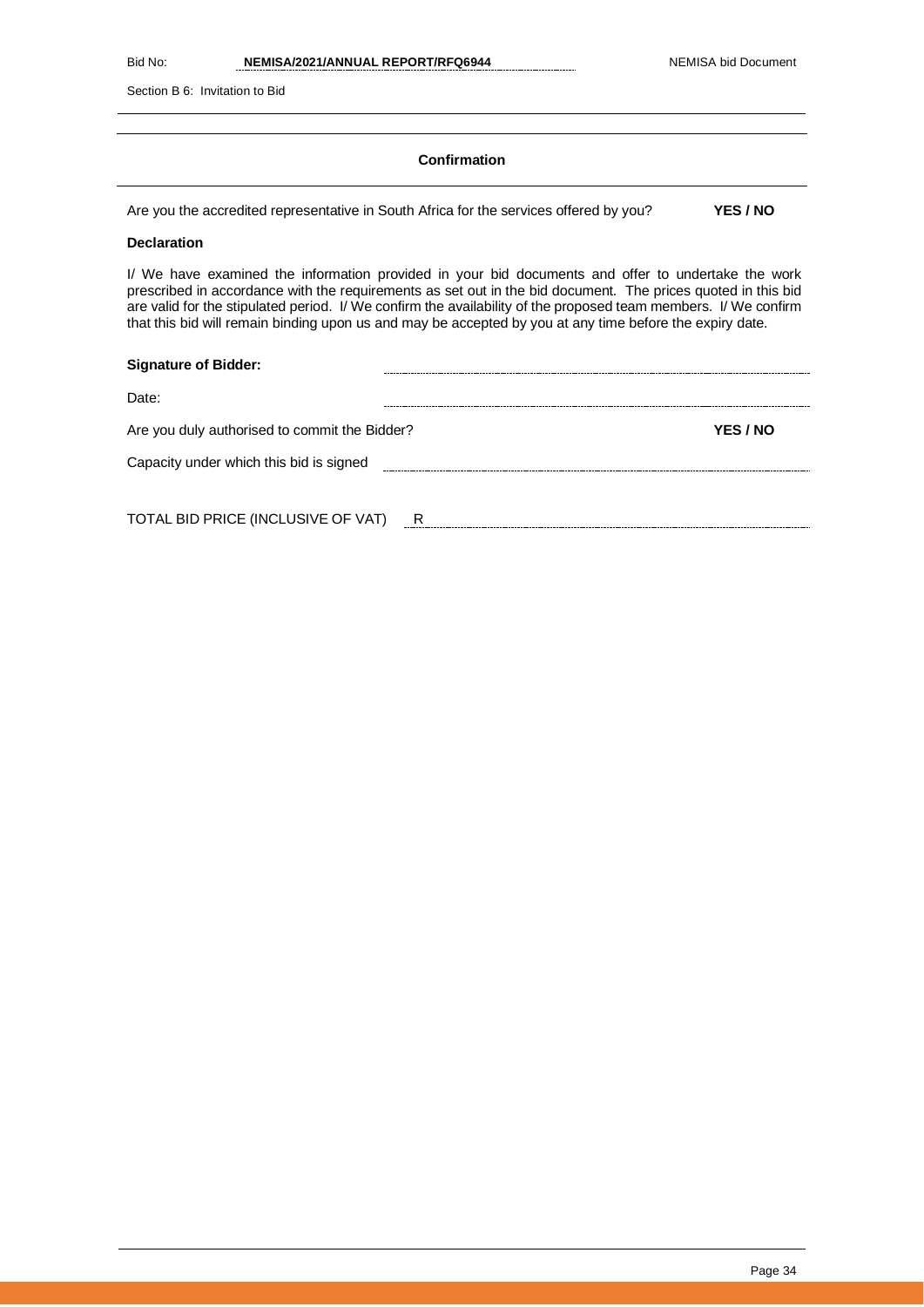Section B 7: Pricing Schedule

### **PRICING SCHEDULE** Services **Return as Part 8**

| NAME OF<br><b>RESPONDENT:</b> |                                                                                                                                                                     |                            |                                 |
|-------------------------------|---------------------------------------------------------------------------------------------------------------------------------------------------------------------|----------------------------|---------------------------------|
|                               | OFFER TO BE VALID FOR 90 DAYS FROM THE CLOSING DATE OF QUOTATION                                                                                                    |                            |                                 |
| <b>PAR NO</b>                 | <b>DESCRIPTION</b>                                                                                                                                                  |                            | QUOTATION PRICE IN RSA CURRENCY |
|                               | The accompanying information must be used for the formulation of proposals.                                                                                         |                            |                                 |
| 2                             | Respondents are required to indicate a ceiling price based on the total estimated time/fees for completion of all phases and including all expenses for the project | Amount excluding VAT       | R.                              |
|                               |                                                                                                                                                                     | VAT @ 15%                  | R                               |
|                               |                                                                                                                                                                     | <b>Total including VAT</b> | R                               |
| 3                             | Period required for commencement with project after acceptance of quotation.                                                                                        |                            |                                 |
| 4                             | Estimated person-days for completion of the project.                                                                                                                |                            |                                 |
| 5                             | Are the rates quoted firm for the full period of the contract?                                                                                                      |                            |                                 |
| 6                             | If not firm for the full period, provide details of the basis on which adjustments will be applied for, for example consumer price index.                           |                            |                                 |